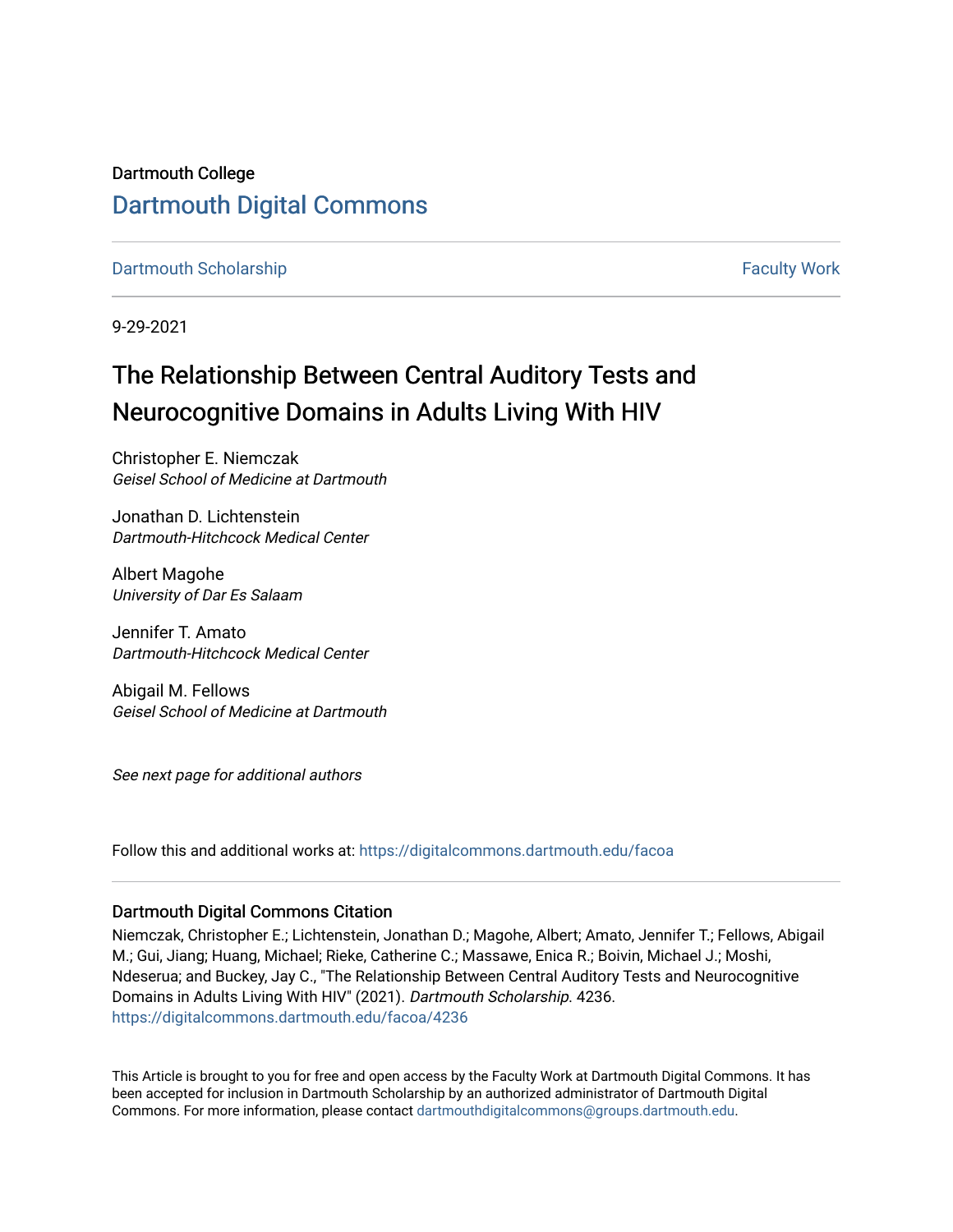#### Authors

Christopher E. Niemczak, Jonathan D. Lichtenstein, Albert Magohe, Jennifer T. Amato, Abigail M. Fellows, Jiang Gui, Michael Huang, Catherine C. Rieke, Enica R. Massawe, Michael J. Boivin, Ndeserua Moshi, and Jay C. Buckey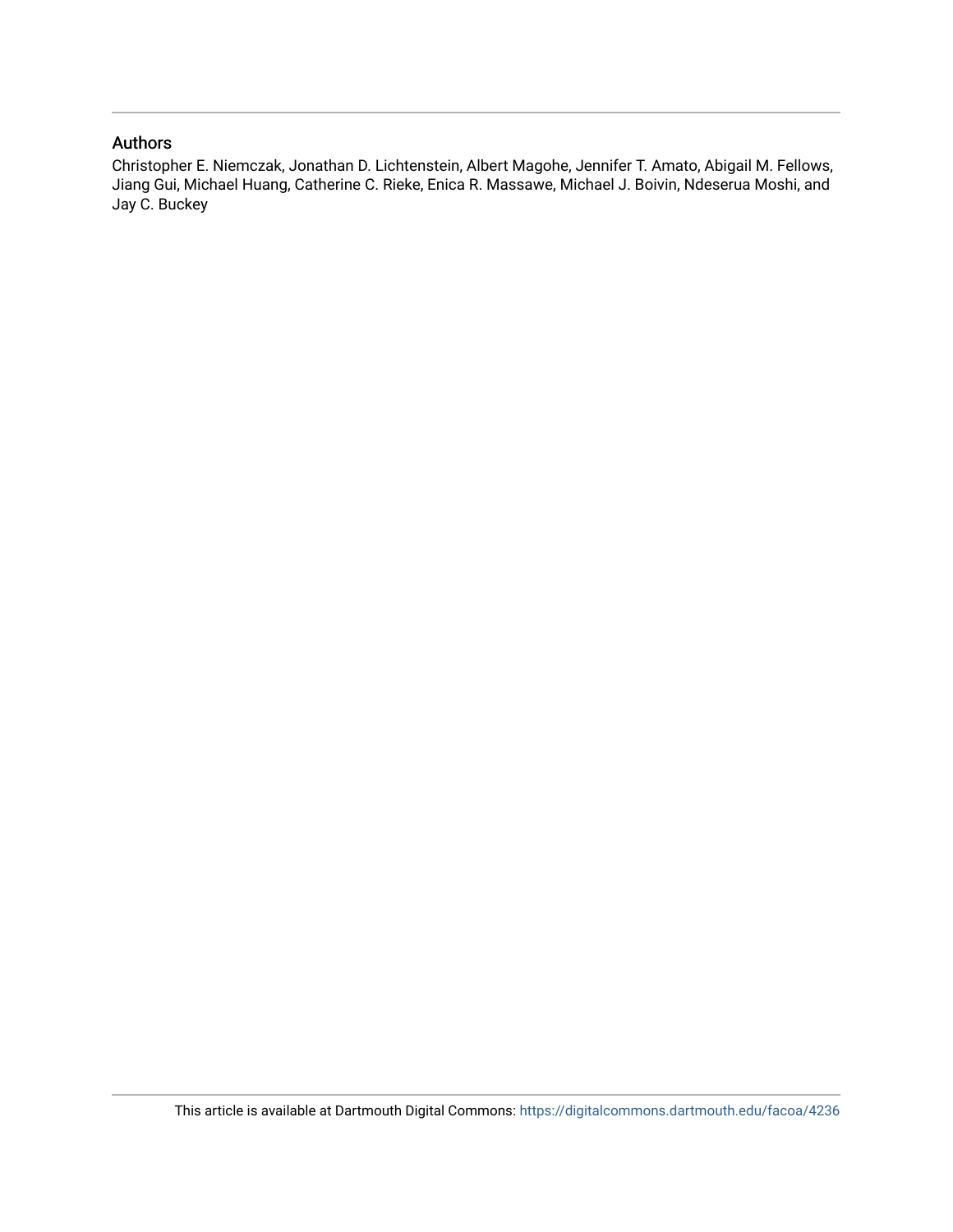



# The Relationship Between Central [Auditory Tests and Neurocognitive](https://www.frontiersin.org/articles/10.3389/fnins.2021.696513/full) Domains in Adults Living With HIV

Christopher E. Niemczak<sup>1\*†</sup>, Jonathan D. Lichtenstein<sup>2,3†</sup>, Albert Magohe<sup>4†</sup>, Jennifer T. Amato<sup>2,3</sup>, Abigail M. Fellows<sup>1</sup>, Jiang Gui<sup>5</sup>, Michael Huang<sup>1</sup>, Catherine C. Rieke<sup>1,2</sup>, Enica R. Massawe<sup>4</sup>, Michael J. Boivin<sup>6</sup>, Ndeserua Moshi<sup>4</sup> and Jay C. Buckey<sup>1,2</sup>

<sup>1</sup> Space Medicine Innovations Laboratory, Geisel School of Medicine, Dartmouth College, Hanover, NH, United States, <sup>2</sup> Dartmouth-Hitchcock Medical Center, Lebanon, NH, United States, <sup>3</sup> Department of Psychiatry, Geisel School of Medicine, Dartmouth College, Hanover, NH, United States, <sup>4</sup> Department of Otorhinolaryngology, Muhimibili University of Health and Allied Sciences, Dar es Salaam, Tanzania, <sup>5</sup> Department of Data Science, Geisel School of Medicine, Dartmouth College, Hanover, NH, United States, <sup>6</sup> Department of Psychiatry, Michigan State University, East Lansing, MI, United States

## **OPEN ACCESS**

#### Edited by:

Howard Charles Nusbaum, University of Chicago, United States

#### Reviewed by:

Larry E. Humes, Indiana University Bloomington, United States Eliane Schochat, University of São Paulo, Brazil

#### \*Correspondence:

Christopher E. Niemczak [Christopher.e.niemczak@](mailto:Christopher.e.niemczak@dartmouth.edu) [dartmouth.edu](mailto:Christopher.e.niemczak@dartmouth.edu)

†These authors have contributed equally to this work and share first authorship

#### Specialty section:

This article was submitted to Auditory Cognitive Neuroscience, a section of the journal Frontiers in Neuroscience

Received: 16 April 2021 Accepted: 07 September 2021 Published: 29 September 2021

#### Citation:

Niemczak CE, Lichtenstein JD, Magohe A, Amato JT, Fellows AM, Gui J, Huang M, Rieke CC, Massawe ER, Boivin MJ, Moshi N and Buckey JC (2021) The Relationship Between Central Auditory Tests and Neurocognitive Domains in Adults Living With HIV. Front. Neurosci. 15:696513. doi: [10.3389/fnins.2021.696513](https://doi.org/10.3389/fnins.2021.696513) Objective: Tests requiring central auditory processing, such as speech perception-innoise, are simple, time efficient, and correlate with cognitive processing. These tests may be useful for tracking brain function. Doing this effectively requires information on which tests correlate with overall cognitive function and specific cognitive domains. This study evaluated the relationship between selected central auditory focused tests and cognitive domains in a cohort of normal hearing adults living with HIV and HIV– controls. The long-term aim is determining the relationships between auditory processing and neurocognitive domains and applying this to analyzing cognitive function in HIV and other neurocognitive disorders longitudinally.

Method: Subjects were recruited from an ongoing study in Dar es Salaam, Tanzania. Central auditory measures included the Gap Detection Test (Gap), Hearing in Noise Test (HINT), and Triple Digit Test (TDT). Cognitive measures included variables from the Test of Variables of Attention (TOVA), Cogstate neurocognitive battery, and Kiswahili Montreal Cognitive Assessment (MoCA). The measures represented three cognitive domains: processing speed, learning, and working memory. Bootstrap resampling was used to calculate the mean and standard deviation of the proportion of variance explained by the individual central auditory tests for each cognitive measure. The association of cognitive measures with central auditory variables taking HIV status and age into account was determined using regression models.

Results: Hearing in Noise Tests and TDT were significantly associated with Cogstate learning and working memory tests. Gap was not significantly associated with any cognitive measure with age in the model. TDT explained the largest mean proportion of variance and had the strongest relationship to the MoCA and Cogstate tasks. With age in the model, HIV status did not affect the relationship between central auditory tests and cognitive measures. Age was strongly associated with multiple cognitive tests.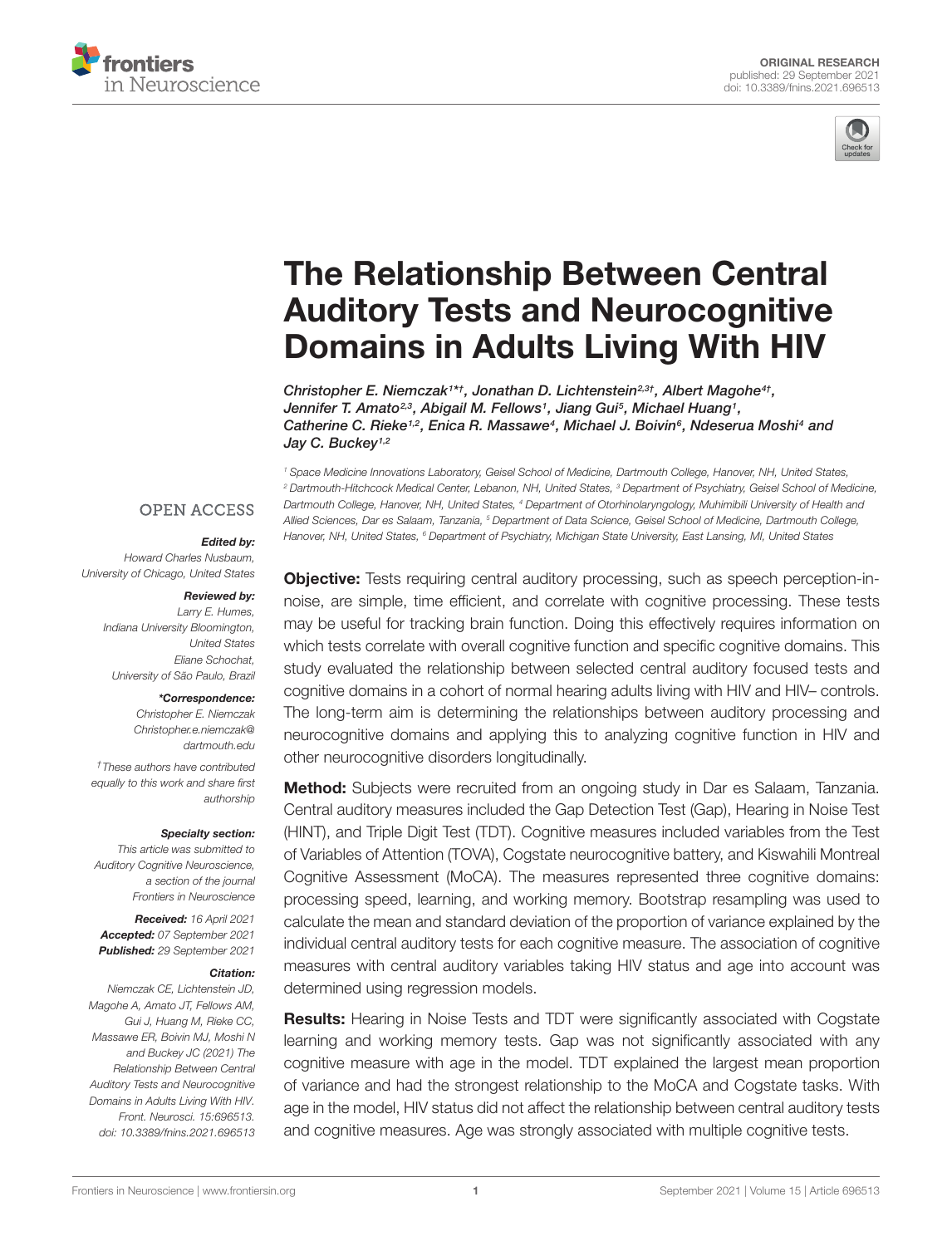**Conclusion:** Central auditory tests were associated with measures of learning and working memory. Compared to the other central auditory tests, TDT was most strongly related to cognitive function. These findings expand on the association between auditory processing and cognitive domains seen in other studies and support evaluating these tests for tracking brain health in HIV and other neurocognitive disorders.

Keywords: HIV, cognition, central auditory processing, attention, auditory disease, cognitive processing speed, Africa South of the Sahara

## INTRODUCTION

Central auditory function, reflected in tests of speech perception in background noise, correlates with cognition [\(Watson,](#page-13-0) [1991;](#page-13-0) [Hallgren et al.,](#page-12-0) [2001;](#page-12-0) [Anderson and Kraus,](#page-12-1) [2010;](#page-12-1) [Hoover et al.,](#page-12-2) [2017;](#page-12-2) [Panza et al.,](#page-13-1) [2018;](#page-13-1) [Danielsson et al.,](#page-12-3) [2019;](#page-12-3) [Humes,](#page-12-4) [2020,](#page-12-4) [2021\)](#page-12-5), including cognitive dysfunction due to mild cognitive impairment (MCI), Alzheimer's disease [\(Gates et al.,](#page-12-6) [1996;](#page-12-6) [Idrizbegovic et al.,](#page-13-2) [2011\)](#page-13-2), and HIV [\(Zhan et al.,](#page-14-0) [2017b;](#page-14-0) [Buckey](#page-12-7) [et al.,](#page-12-7) [2019;](#page-12-7) [White-Schwoch et al.,](#page-13-3) [2020;](#page-13-3) [Niemczak et al.,](#page-13-4) [2021\)](#page-13-4). This suggests central auditory tests might be useful for tracking cognitive dysfunction in populations with disordered neuro-cognitive processing. Yet, the relationship between central auditory function and cognition is multifactorial and questions remain regarding the correlation of central auditory tests with specific cognitive domains (i.e., processing speed, working memory, etc.). The ability to perceive, understand, and respond to a conversational partner in background noise encompasses a variety of neurocognitive domains [\(Gates et al.,](#page-12-6) [1996;](#page-12-6) [Anderson](#page-12-8) [et al.,](#page-12-8) [2013\)](#page-12-8). While conversing in a noisy environment may seem like a simple, common task, detecting quick acoustic changes in an auditory stream and understanding the content, requires fast and accurate processing in the auditory processing pathway– including higher-level cognitive processing. The correlation between central auditory function and cognition suggests that auditory information is not only processed by the cochlea and auditory pathway, but also by other associative cortical areas [\(Harris et al.,](#page-12-9) [2012;](#page-12-9) [Palmer and Musiek,](#page-13-5) [2014;](#page-13-5) [Sardone](#page-13-6) [et al.,](#page-13-6) [2019;](#page-13-6) [Song et al.,](#page-13-7) [2020\)](#page-13-7). Our previous work has shown a relationship between central auditory test performance and cognitive performance, which suggested that central auditory tests might be useful for tracking cognitive performance in people living with HIV (PLWH) [\(Maro et al.,](#page-13-8) [2014;](#page-13-8) [Zhan et al.,](#page-14-1) [2018;](#page-14-1) [Buckey et al.,](#page-12-7) [2019;](#page-12-7) [Niemczak et al.,](#page-13-4) [2021\)](#page-13-4). The goal of this study was to evaluate the relationship between central auditory tests and neurocognitive domains in adults living with HIV and HIV-negative (HIV–) controls. Specifically, we examined how three central auditory tests relate to the specific cognitive domains of processing speed, learning, and working memory. The aim was to provide focused results on specific relationships of auditory processing and distinct neurocognitive domains to inform multifactorial longitudinal analyses in HIV and other neurocognitive disorders.

The worldwide prevalence of HIV/AIDS is approximately 37.9 million, with sub-Saharan African countries accounting for two thirds of the global HIV burden (Prevention, February 5, [Centers for Disease Control and Prevention,](#page-12-10) [2020\)](#page-12-10). Advances in understanding HIV replication, tracking immunologic progression, and using combination antiretroviral therapy (cART), have resulted in reduced viral loads and a drastic reduction in HIV mortality [\(Saylor et al.,](#page-13-9) [2016\)](#page-13-9). While rates of asymptomatic and mild neurocognitive dysfunction remain stable, cART has resulted in a significant decline in HIVrelated dementia [\(Saylor et al.,](#page-13-9) [2016\)](#page-13-9). Despite this reduction in the severest forms of cognitive impairment, neurocognitive dysfunction persists in a subset of PLWH, even among those consistently taking cART and those with suppressed viral loads [\(Heaton et al.,](#page-12-11) [2015\)](#page-12-11). Identifying, tracking, and potentially predicting the development of neurocognitive dysfunction in this population would provide crucial benefits for PLWH. Identifying biomarkers for brain health in PLWH is important for reducing mortality, morbidity, and disease progression [\(Saylor et al.,](#page-13-9) [2016\)](#page-13-9). Cognitive impairment can lower treatment adherence and quality of life [\(Ettenhofer et al.,](#page-12-12) [2010\)](#page-12-12). Variability in how neurocognitive dysfunction presents in HIV relates to the diffuse nature of the disease's impact upon the central nervous system [\(Zhan et al.,](#page-14-2) [2017a\)](#page-14-2). Per recommendations from the National Institute of Neurological Diseases and Stroke, comprehensive neuropsychological assessment is considered the gold standard in assessing and monitoring neurocognition in PLWH [\(Antinori](#page-12-13) [et al.,](#page-12-13) [2007\)](#page-12-13). This form of assessment covers a variety of cognitive domains, both broad and specific, providing an understanding of global function and particular domain-based skills (e.g., language, attention, memory). Neuropsychological assessment, however, is costly, time consuming, and requires specialized training for interpretation. It is also sensitive to education and cultural background. Access to such evaluations in resource limited settings, where the burden of HIV and other neurocognitive diseases tends to be significantly higher than in developed countries, is not always feasible. Additionally, finding culturally and linguistically appropriately normed measures is challenging [\(Robertson et al.,](#page-13-10) [2009\)](#page-13-10). Central auditory focused tests offer an attractive option in these settings because the tests are easy to explain, unlikely to be sensitive to education or cultural background, and can be repeated over time.

People living with HIV have differences in brain regions and functions necessary for auditory processing including gray matter atrophy, axonal injury, loss of axonal density, and diffuse white matter abnormalities in the internal capsule, thalamus, and corpus collosum [\(Zhan et al.,](#page-14-2) [2017a;](#page-14-2) [Kuhn](#page-13-11) [et al.,](#page-13-11) [2018\)](#page-13-11). The auditory system provides a useful tool for assessing brain function because processing auditory information is neurologically demanding. Most people are familiar with tests of peripheral hearing (e.g., a threshold audiogram), but centrally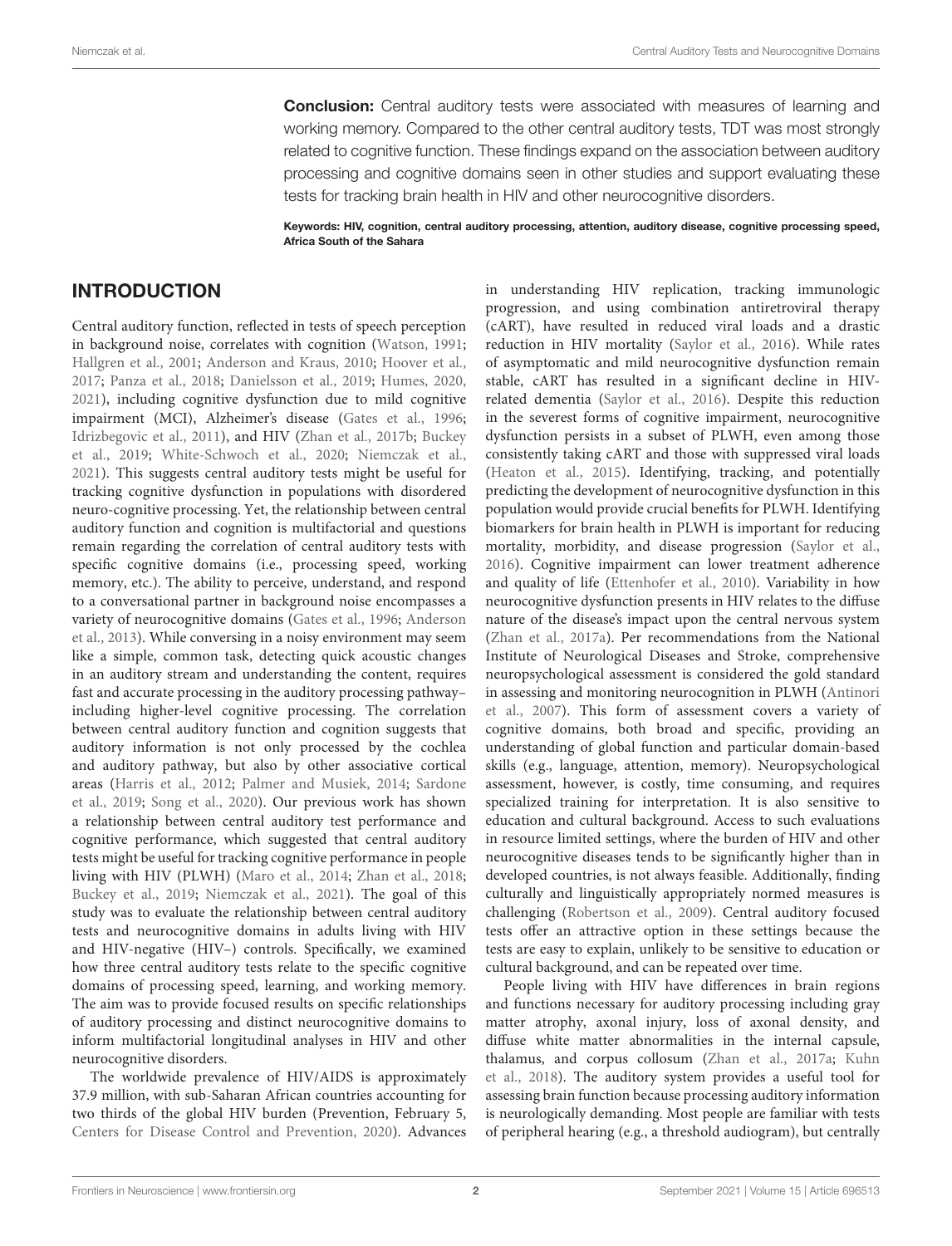focused auditory tests involve much more than just assessing the quietest tone an individual can detect. After the cochlea converts sound waves into nerve signals the brain must quickly perform a series of complex functions to determine the meaning of the content. Speech perception, particularly interpreting speech in noise, engages several cortical and subcortical centers [\(Kotz and](#page-13-12) [Schwartze,](#page-13-12) [2010;](#page-13-12) [Specht,](#page-13-13) [2014\)](#page-13-13). This involves neural pathways throughout the brainstem and into the cortex that integrate with high-level linguistic and cognitive systems, such as processing speed and working memory [\(Rudner and Lunner,](#page-13-14) [2014;](#page-13-14) [Pichora-](#page-13-15)[Fuller et al.,](#page-13-15) [2016\)](#page-13-15). Previous studies have shown that more complex auditory tasks relate to cognition beyond peripheral hearing sensitivity [\(Danielsson et al.,](#page-12-3) [2019\)](#page-12-3). A recent study by Danielsson et al. found associations between auditory processing tasks of temporal-order identification and gap detection with semantic long-term memory and working memory. Auditory thresholds had no significant effect on any of the cognitive measures. What makes central auditory focused tests so appealing is that they are relatively short (a gap detection test takes 5 min), easy to explain (the hearing-in-noise test and triple digit task involve identifying words or numbers in background noise), can be repeated, and do not require trained administrators. This is particularly important for deploying these tests in the developing world where normative cognitive data often do not exist, and education levels are variable. These measures would be a major advance for following PLWH in the developing world. Further understanding the relationship of central auditory tests with specific neurocognitive domains could also provide detailed knowledge for targeted longitudinal analyses to better assess, track, and potentially predict neurodegeneration in those with HIV and other neurocognitive diseases.

Our group has shown that PLWH with normal peripheral hearing are more likely to report trouble understanding speech in noise compared to controls [\(Maro et al.,](#page-13-8) [2014;](#page-13-8) [Zhan et al.,](#page-14-0) [2017b\)](#page-14-0). These studies suggest worse performance on measures of speechin-noise identification may reflect damage to the central nervous system resulting in cognitive impairment [\(Buckey et al.,](#page-12-7) [2019\)](#page-12-7). Previous studies have shown a relationship between cognition and auditory processing ability such as speech perception in noise [\(Pichora-Fuller et al.,](#page-13-16) [1995;](#page-13-16) [Wong et al.,](#page-14-3) [2009;](#page-14-3) [Zekveld](#page-14-4) [et al.,](#page-14-4) [2011\)](#page-14-4), auditory temporal ordering [\(Szymaszek et al.,](#page-13-17) [2009;](#page-13-17) [Danielsson et al.,](#page-12-3) [2019;](#page-12-3) [Humes,](#page-12-4) [2020;](#page-12-4)2021), and gap detection testing [\(Harris et al.,](#page-12-14) [2010\)](#page-12-14). In our previous work, we have shown a significant relationship between the ability to understand speech in noise and cognitive status in PLWH [\(Zhan](#page-14-0) [et al.,](#page-14-0) [2017b\)](#page-14-0). Also, using fMRI we have shown activation in frontal areas during a challenging speech-in-noise task [\(Song](#page-13-7) [et al.,](#page-13-7) [2020\)](#page-13-7) showing that challenging speech-in-noise tasks involve areas beyond the auditory cortex. In addition, a growing body of literature suggests central auditory processing deficits in PLWH on self-report, neurophysiological, and audiological measures [\(White-Schwoch et al.,](#page-13-3) [2020;](#page-13-3) [Niemczak et al.,](#page-13-4) [2021\)](#page-13-4). The relationship between measures of auditory processing and cognition likely relates to the similarities in specific neurocognitive domains used for advanced processes of auditory perception and higher-order cognition [\(Danielsson et al.,](#page-12-3) [2019\)](#page-12-3). The goal of this study was to examine a selection of central auditory tests and their relationship to specific cognitive domains to help select and inform which tests might be most sensitive in a longitudinal study to help detect cognitive changes over time. To do this, we focused on tests we believed had a strong central auditory component. We deliberately included individuals who had normal peripheral auditory function (i.e., normal audiograms) and selected tests that involve temporal processing and speech perception in noise. We hypothesized that central auditory tests would be associated with cognitive function in three domains of processing speed, learning, and working memory in PLWH. By using cognitive measures with various neurocognitive domains (speed of processing, learning, working memory), this analysis would also examine the specific domains of cognition that most strongly relate to central auditory performance. If central auditory tests are related to certain aspects of cognitive function, these measures might also provide a quantitative, time efficient, and repeatable measure of cognitive function in the developing world. In addition, once these relationships are identified, longitudinal analyses could be used to develop a predictive auditory screening tool related to multiple domains of cognitive function.

## MATERIALS AND METHODS

## Study Design and Participants

This prospective cohort study design was derived from a longitudinal study of HIV-infected adults (all taking cART) in Dar es Salaam, Tanzania. At the time of data collection for this analysis, we had gathered auditory and cognitive information from 259 HIV+ (mean 40.9 years) to 76 HIV– (mean 32.3 years) individuals from the larger study database. See **[Table 1](#page-4-0)** for a complete review of sample demographics.

#### Procedures

The institutional review boards of both Dartmouth College and the Muhimbili University of Health and Allied Sciences approved this study's research protocol. All research was completed in

<span id="page-4-0"></span>TABLE 1 | Summary of study demographics between HIV groups.

|                                                       | $HIV+ (n = 259)$ | $HIV-(n = 76)$                               | P-value            |
|-------------------------------------------------------|------------------|----------------------------------------------|--------------------|
|                                                       | 40.9 (12.0)      | 32.3(10.6)                                   | < 0.001            |
| Male                                                  | 74 (29%)         | 31 (40%)                                     | -                  |
| Female                                                | 185 (71%)        | 39 (60%)                                     | ۰                  |
| Years of education (mean, SD)                         |                  | 10.3(2.71)                                   | $<$ 0.001          |
| Right                                                 | 7.33 (4.86)      | 4.82(5.50)                                   | 0.001              |
| Left                                                  | 6.48(5.09)       | 4.74 (5.49)                                  | 0.002              |
| CD4 counts (mean, SD)<br>Lowest CD4 counts (mean, SD) |                  | 787.1 (212.1)<br>659.9 (210.0)               | < 0.001<br>< 0.001 |
|                                                       |                  | 8.92(2.61)<br>681.6 (318.2)<br>406.7 (205.8) |                    |

Mean and standard deviation (SD) of each demographic variable for HIV groups. P-values were calculated using the Mann-Whitney U-tests due to differences in distribution of groups, which were found to be significant across all tests (all ≤0.002).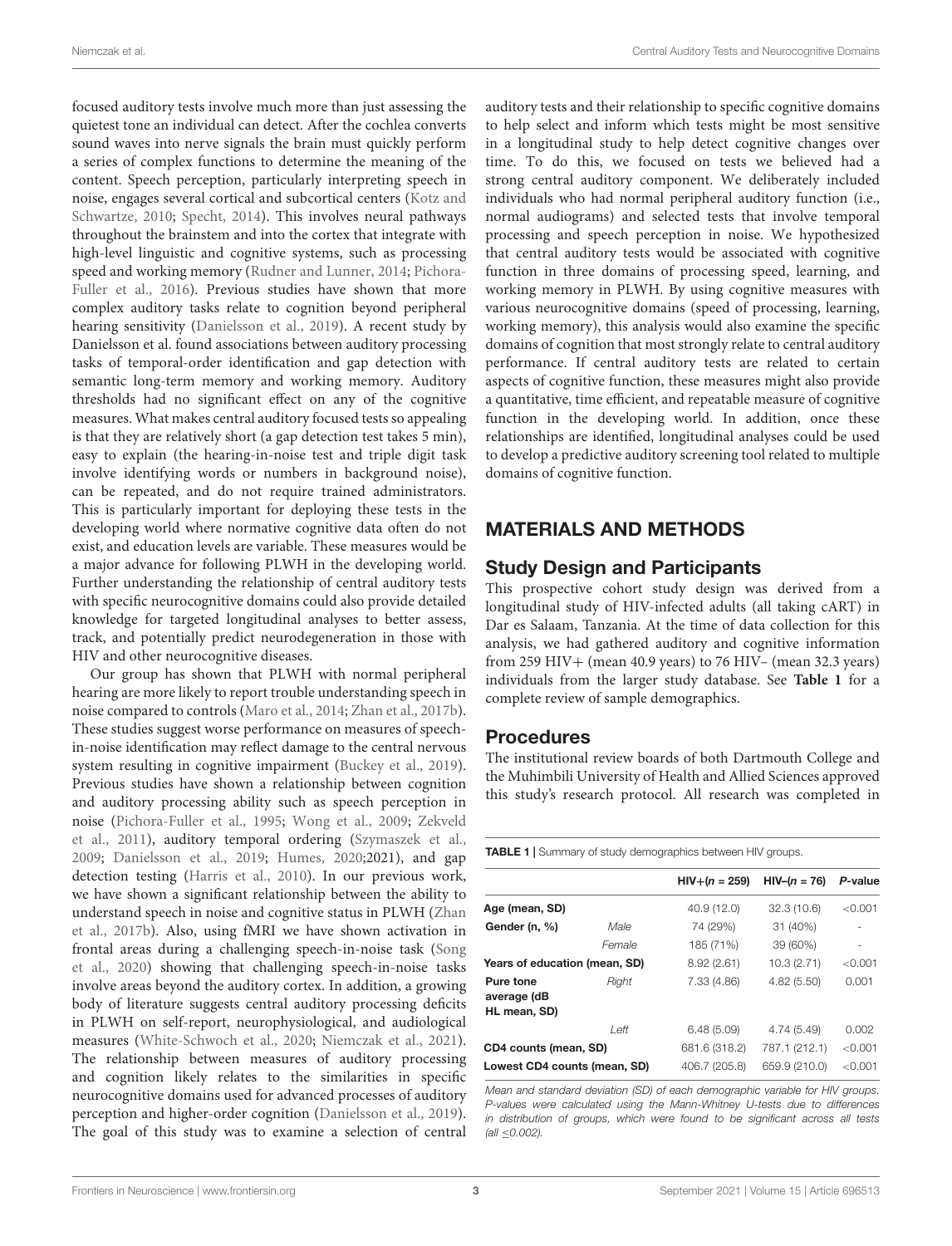accordance with the Helsinki Declaration. All participants were obligated to provide written informed consent. Participants consisted of PLWH and HIV– adults who were tested at the Infectious Disease Center in Dar es Salaam, Tanzania. To ensure accuracy of analysis and control for variables that could affect central auditory and cognitive function, we used a series of data selection techniques. Individuals were excluded if they had abnormal hearing sensitivity ( $>$ 25 dB HL from 0.5 to 4 kHz) or abnormal middle ear function. Individuals were also excluded if they had a positive history of ear drainage, concussion, significant noise or chemical exposure, neurological disease, mental illness, ototoxic antibiotics (e.g., gentamycin), or chemotherapy. This selection technique resulted in 385 individuals, but only 335 individuals with complete central auditory variables (i.e., no missing auditory data) were selected for the study. We wanted every subject to have completed all the central auditory focused tests. The demographics of this sample population are provided in **[Table 1](#page-4-0)**. To reduce the variation from using a single measurement from a single experimental session (cross-sectional sample), we used the mean from multiple visits over time. To do this, we plotted each subject's cognitive and central auditory tests over time and identified outliers by plotting a regression line to the data and removing values that were >2 standardized residuals from the regression line. After removing outliers, we took the average of each subject's test scores over time to create one data point for each subject.

Audiological testing was performed using a hearing assessment system built by the Creare, LLC. Creare's wireless noise attenuating headset (CWNAH) has the device speakers mounted in highly noise attenuating ear cups. The attenuation provided by this headset is better than any currently available commercial hearing test device as measured by an independent laboratory according to the relevant ANSI standards [\(Meinke](#page-13-18) [et al.,](#page-13-18) [2017\)](#page-13-18). Before starting the audiological evaluation, patients had an otoscopic exam and cerumen was removed as needed. All subjects completed a health history questionnaire that asked about health conditions that might affect their hearing or central nervous system (e.g., head trauma, other central nervous system infection). To verify normal middle ear status, tympanometry at 226 Hz was performed on both ears using a Madsen Otoflex 100 (GN Otometrics, Denmark). Individuals with abnormal tympanograms (Type B or C) were referred for treatment and subsequent reevaluation.

Hearing thresholds were measured at frequencies 500, 1000, 2000, and 4000 Hz using a Békésy-like tracking procedure as described previously [\(Maro et al.,](#page-13-8) [2014\)](#page-13-8). Thresholds of 25 dB HL or better for each ear across the aforementioned frequencies were considered normal. Pure tone averages (PTA) were calculated by taking the mean of all measured frequencies. Measures of central auditory processing included gap detection, speech-innoise, and digits-in-noise testing. The Kiswahili language version of the Hearing in Noise Test (HINT) and the Kiswahili Triple Digit Test (TDT) were used to assess speech perception in noise. The HINT was administered in three test conditions: Noise Front, Noise Right, and Noise Left. In each HINT test, a different list of 20 sentences was presented in random order in the presence of the masking noise spectrally matched to the long-term average of the target material. The presentation level of the noise remained fixed at 65 dB (A-weighting), and the test instrument adjusted the level of each sentence adaptively depending on whether the test administrator indicated that the previous sentence was repeated correctly. The presentation level of the sentence was reduced if the previous sentence was repeated correctly and increased if the previous sentence was repeated incorrectly. This adaptive procedure was used to determine the presentation level of each sentence in the list. The average presentation level of all sentences after the first four sentences defined the speech reception threshold (SRT) for the test condition expressed as a signal to noise ratio (SNR). A composite SNR of all three noise conditions was calculated and used as the primary variable of interest for the HINT.

In the TDT, recordings of natural productions of three-digit triplets such as 3-5-9 (spoken as "tatu-tano-tisa" in Kiswahili) were used as target stimuli (Kiswahili numbers below 10 have the same number of syllables). All digit triplets were produced and recorded by a male speaker in a soundproof booth. Digit triplet recognition was tested in the presence of competing Schroederphase masking noise. The test included 30 total presentations of pseudorandom digit triplets with 6 practice presentations. Presentations were presented in pairs of positive and negative phase maskers. Each pair was presented at the same SNR. The ordering of the masker was randomized for each pair. The test started at a 0-dB initial SNR with the masker fixed at 75 dB SPL. SNRs were then adjusted after each presentation or pair of presentations by varying the target level. 2.0 dB SPL was added to the target level for each incorrect digit and 2.0 dB SPL was subtracted for each correct digit from the previous positive-phase presentation. A speech reception threshold was calculated as the SNR of the last 7 positive-phase presentations, which was used as the primary variable of interest. Completing one list of 30-digit triplets took 3-6 min.

The Gap Detection Test (GAP) determines a participant's ability to identify short gaps in noise by pushing a button when they first identify a break in noise. The details of the gap detection test have been published previously [\(Maro et al.,](#page-13-8) [2014\)](#page-13-8). We implemented an adaptive gap detection algorithm using a single staircase. Gaps occur randomly in the middle portion of 4.5 s of white noise delivered at 65 dB SPL. No gaps were presented in the first or last second. If the subject misidentified 2 gaps, in a row or 3 gaps overall, the staircase "reversed," and the gap length increased. In this way, the staircase algorithm converged to the subject's gap threshold. The test started at a gap length of 20 m sec and continued until the subject completed 10 reversals or a total of 120 presentations. From these gap tests a plot of the percentage of time a gap was correctly detected vs. gap length was produced. This curve can be fit using the Hill equation to calculate the gap length where 50% of the gaps were detected correctly [\(Grigoryan et al.,](#page-12-15) [2013\)](#page-12-15). These values were used in the analysis. The subjects received training in the gap test with both a training video and a screen that provided both auditory and visual feedback. The operator presented gaps to the subject until the subject comprehended the task.

The Kiswahili version of the Montreal Cognitive Assessment (MoCA) was used as a screening measure of cognitive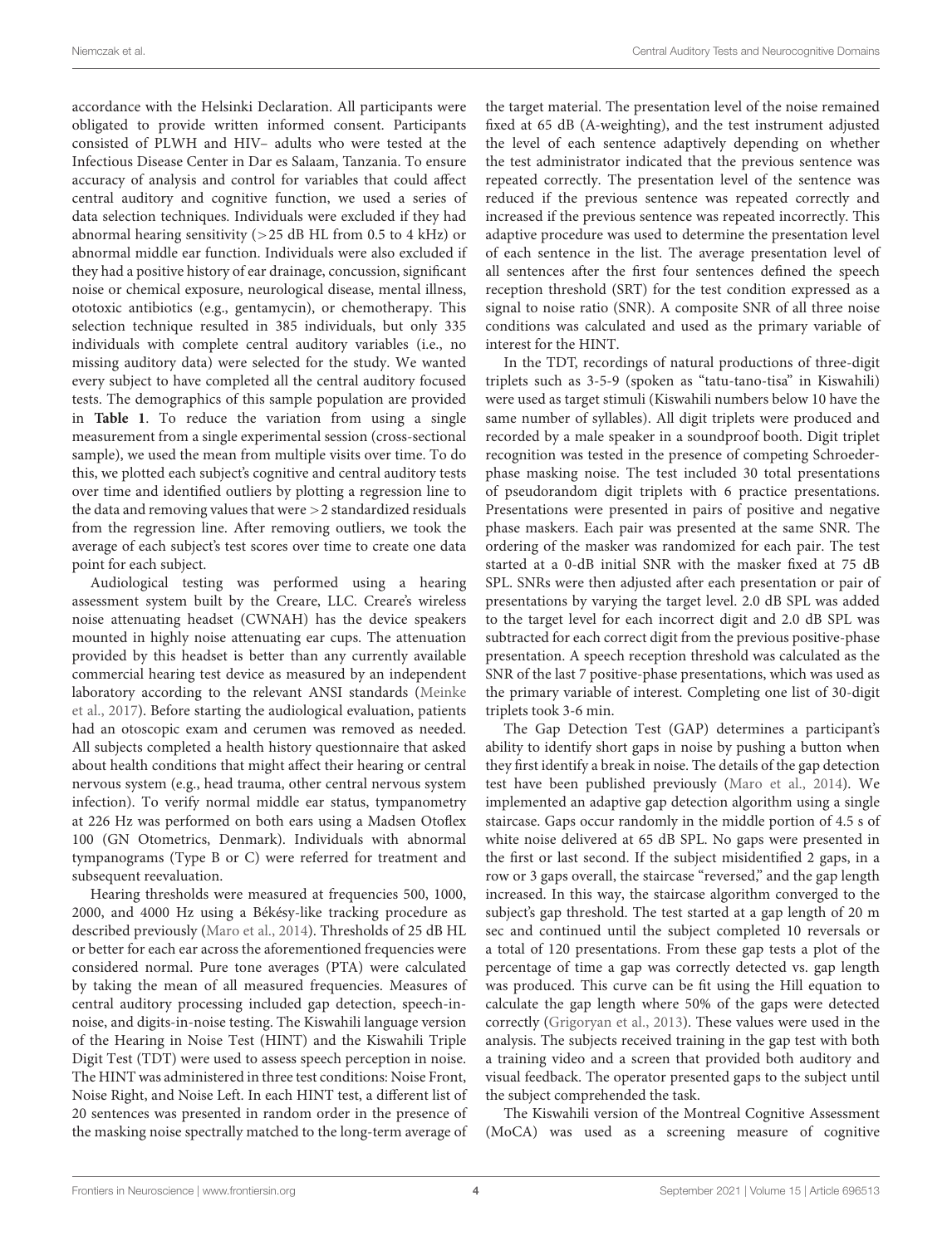function. The MoCA has been used in diverse populations and has demonstrated reliability and validity with the Tanzanian population [\(Vissoci et al.,](#page-13-19) [2019\)](#page-13-19). This measure assesses shortterm and long-term memory recall, visual spatial abilities, executive functioning, attention, concentration, and working memory. The maximum score achievable is 30 points and a correction was implemented based on years of education.

Computerized neurocognitive assessments were conducted using the Cogstate and Test of Variables of Attention (TOVA). All cognitive assessments utilized visual stimuli, not auditory stimuli, to test neurocognitive function (apart from the instructions). The Cogstate<sup>[1](#page-6-0)</sup> is comprised of multiple tests assessing a variety of domains. The Cogstate battery, was chosen because it uses culturally neutral stimuli (e.g., playing cards) to ensure that the assessment is not limited by a participant's level of education. Card games are popular in Tanzania, so the playing card approach was familiar to the cohort. The Cogstate tasks are computerbased and designed for repeated administration. The Cogstate battery has been used to assess cognitive function in patients with HIV and has been shown to correlate well with standard neuropsychological test batteries [\(Cysique et al.,](#page-12-16) [2006;](#page-12-16) [Overton](#page-13-20) [et al.,](#page-13-20) [2011;](#page-13-20) [Bloch et al.,](#page-12-17) [2016;](#page-12-17) [Kamminga et al.,](#page-13-21) [2017\)](#page-13-21). In addition, the Cogstate includes tasks known to be sensitive to cognitive domains affected in adults [\(Hammers et al.,](#page-12-18) [2011,](#page-12-18) [2012;](#page-12-19) [Bloch](#page-12-17) [et al.,](#page-12-17) [2016;](#page-12-17) [Boivin et al.,](#page-12-20) [2016\)](#page-12-20). We chose outcomes measures of working memory and learning from the Cogstate to include in our analysis. The Test of Variables of Attention (TOVA. Version 8.0) was also administered to all subjects as it has been used with sub-Saharan African populations across a wide range of

studies [\(Bangirana et al.,](#page-12-21) [2015;](#page-12-21) [Boivin et al.,](#page-12-22) [2019\)](#page-12-22). The TOVA has several advantages because it uses visual stimuli, measures response times precisely  $(\pm 1 \text{ m sec})$ , is language- and culturefree, and has a history of use in resource-challenged areas [\(Ruel](#page-13-22) [et al.,](#page-13-22) [2012\)](#page-13-22). **[Table 2](#page-6-1)** has a list of the measures, their cognitive domains, and the outcome variables used in our analyses.

#### Statistical Analysis

Data were analyzed and plotted using MATLAB® 2020b. As stated above, a set of cognitive outcome variables were determined *a priori* based on the sensitivity of specific domains, their correlation to standard neuropsychological test batteries, and cognitive domains likely to be affected by HIV (see **[Table 2](#page-6-1)**). We first tested simple group mean differences using nonparametric procedure (Mann-Whitney U-test). A bootstrapping method was used to examine the relationship of central auditory tests to cognitive measures. This resampling technique was used to estimate the mean and standard deviation of the proportion of variance  $(R^2)$  and overall significance (p-Value) of the linear relationship between each central auditory test and cognitive measure. We randomly sampled ∼60% of the cohort (200 individuals) 5000 times for each central auditory/cognitive relationship. To examine the effects of age and HIV, we used general linear models to assess the association between central auditory tests and cognitive measures with age and HIV included in the model [model specification - (Cognitive measure∼  $Gap + HINT + TDT + HIV$  status + Age)]. Previous studies have shown a strong relationship between age, auditory tests, and cognitive measures (see [Humes et al.,](#page-12-23) [2012](#page-12-23) for review). This analysis method resulted in 7 models, one for each cognitive measure. To adjust for multiple comparisons, we used an α level

<span id="page-6-0"></span><sup>1</sup>[www.Cogstate.com](http://www.Cogstate.com)

<span id="page-6-1"></span>TABLE 2 | Descriptions of cognitive measures.

| <b>Cognitive measure</b><br>Domain assessed |                                            | <b>Test description</b>                                                                                                                             | Outcome measure                                                                                    |  |  |
|---------------------------------------------|--------------------------------------------|-----------------------------------------------------------------------------------------------------------------------------------------------------|----------------------------------------------------------------------------------------------------|--|--|
| <b>MoCA</b>                                 |                                            |                                                                                                                                                     |                                                                                                    |  |  |
| Kiswahili MoCA                              | Neurocognitive Screening                   | Screens short- and long-term memory<br>recall, visual spatial abilities, executive<br>functioning, attention, concentration, and<br>working memory. | A subject is able to obtain a total of 30 points.<br>Higher scores represent better performance.   |  |  |
| <b>TOVA</b>                                 |                                            |                                                                                                                                                     |                                                                                                    |  |  |
| Response Time (RT)                          | Attention, processing speed (RT-ms)        | Correct response time mean. Measures<br>quickness of response time in milliseconds.                                                                 | The mean response time of the correct responses.<br>Lower $=$ better.                              |  |  |
| Ex-Gaussian $\mu$ (ExG $\mu$ )              | Attention, processing speed $(ExG\mu$ -ms) | The mean response time (in milliseconds) of<br>the correct responses, modeled using the<br>Ex-Gaussian distribution.                                | This score takes into account the skew in<br>distribution of reaction time scores. Lower = better. |  |  |
| Cogstate                                    |                                            |                                                                                                                                                     |                                                                                                    |  |  |
| One Card Learning (OCL)                     | Visual leaning accuracy* (OCL-acc)         | Accuracy of performance; arcsine square<br>root proportion correct.                                                                                 | Accuracy is the primary outcome for OCL. Higher<br>$scores = better$ .                             |  |  |
|                                             | Visual learning speed (OCL-Imn)            | Speed of performance; mean of the $log_{10}$<br>transformed reaction times for correct<br>responses.                                                | Speed of processing is the secondary outcome<br>measure for OCL. Lower score = better              |  |  |
| One Back Test (ONB)                         | Working memory accuracy (ONB-acc)          | Accuracy of performance; arcsine square<br>root proportion correct.                                                                                 | Accuracy is the secondary outcome for ONB.<br>Higher scores = better.                              |  |  |
|                                             | Working memory speed* (ONB-Imn)            | Speed of performance; transformed<br>reaction times for correct responses.                                                                          | Speed of processing is the primary measure for<br>ONB. Lower score = better                        |  |  |

All cognitive measures, the domain they assess, a description of the test, and the outcome measures are listed for the entire study. MoCA, Montreal Cognitive Assessment; TOVA, Test of Variables of Attention. \*Indicates the primary variable of interest for Cogstate subtest.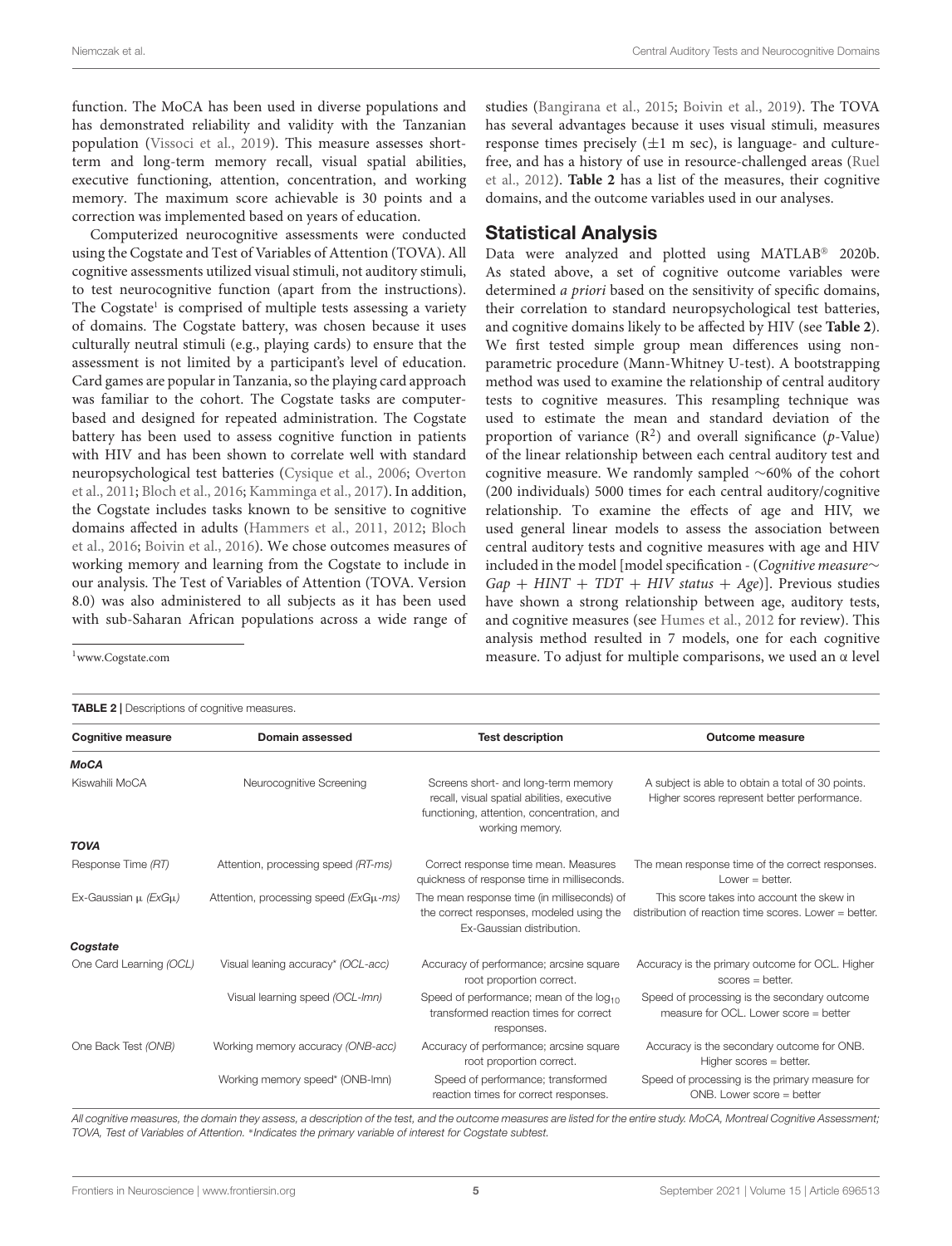of <0.005. For all model analyses, a variance inflation factor was calculated to assess collinearity among the predictor variables (Gap, HINT, and TDT). All variance inflation factors were <1.8 indicating low levels of collinearity between predictor variables. This provided an alternative way to examine the sampling distribution of proportion of variance and overall significance.

## RESULTS

## Overall Mean HIV+ and HIV- Group **Comparisons**

Overall demographic differences between groups showed that HIV + individuals were older, less educated, and had pure tone averages that were higher than the HIV– group. See **[Table 2](#page-6-1)** for demographic differences. Mean differences between central auditory and cognitive measures also revealed significant HIV group differences. See **[Table 3](#page-7-0)** for mean and standard deviations of cognitive and central auditory processing outcome variables. All central auditory variables revealed highly significant differences between HIV groups ( $p \leq 0.012$ ). MoCA, TOVA, and Cogstate also revealed significant differences between groups  $(p < 0.037)$ . Importantly, these differences do not show the association between auditory and cognitive variables.

#### Relationship of Specific Central Auditory Tests to Cognitive Measures

To evaluate the relationship of central auditory variables to specific cognitive domains, we used a bootstrapping method to assess the relationship between each individual auditory variable and each cognitive measure. The most significant results were the relationships of the TDT to the MoCA, OCL-lmn, and ONB-lmn (all mean  $p < 0.001$ ) with mean  $\mathbb{R}^2$  values of 0.142, 0.113, and 0.120, respectively (**[Table 4](#page-8-0)**). All central auditory focused tests were significantly related to the MoCA, but the TDT relationship was much stronger than for either the HINT or Gap and was the only significant measure when multiple comparisons were

considered. The Gap test was significantly related to the TOVA measures, but neither the HINT nor TDT were related to the TOVA. The strongest results were for the TDT with the OCL and ONB speed of processing measures. The HINT was only weakly related to these measures. Interestingly, the HINT was significantly related to the OCL and ONB accuracy measures, while the TDT and Gap were not.

## Association of Cognitive Measures to Central Auditory Measures Including Age and HIV Status

We evaluated the association of cognitive test domains to central auditory tests, including age and HIV status in the model. Overall, we found significant associations between multiple cognitive and central auditory test variables. **[Table 5](#page-9-0)** shows the results of all linear regression models. MoCA scores were significantly associated with the TDT ( $p < 0.001$ ), but not with any other variable. TOVA response time (RT) and ex-gaussian  $\mu$  (ExG $\mu$ ) were significantly associated with age ( $p < 0.001$ ) but no central auditory/cognitive relationship was found to be significant. Cogstate OCL accuracy (OCL-acc) was only significantly associated with HINT ( $p = 0.004$ ), while the speed of learning (OCL-lmn) was significantly associated with age  $(p < 0.001)$  and TDT  $(p < 0.001)$ . Cogstate ONB accuracy (ONBacc) was significantly associated with HINT ( $p = 0.003$ ), while working memory speed (ONB-lmn) was significantly associated with age ( $p = 0.001$ ) and TDT ( $p = 0.002$ ). Together, these results suggest that: (1) Gap was not significantly related to any of the cognitive measures independent of age; (2) The HINT was significantly related to OCL-acc and ONB-acc, and (3) The TDT showed the strongest associations with significant relationships to the MoCA, OCL-lmn, and ONB-lmn. Age also showed strong associations with TOVA response time, ExGµ, OCL-lmn, and ONB-lmn.  $R^2$  values were also strongest for the OCL-lmn (0.253) and ONB-lmn (0.257) models. Surprisingly, HIV status was not significant in any model and age was not significantly related to the MoCA. **[Figure 1](#page-10-0)**. shows plots of OCL-lmn and ONB-lmn for

<span id="page-7-0"></span>TABLE 3 | Mean central auditory and cognitive performance differences between HIV groups.

|                             |                                                   | Mean performance scores |               |         |  |
|-----------------------------|---------------------------------------------------|-------------------------|---------------|---------|--|
| <b>Measure</b>              | <b>Subtest</b>                                    | $HIV + (SD)$            | HIV- (SD)     | P-value |  |
| Central auditory processing | Gap Detection Test (GAP - ms)                     | 3.65(1.37)              | 3.00(1.18)    | < 0.001 |  |
|                             | Hearing in Noise Test (HINT - dB SNR)             | $-10.7(0.99)$           | $-11.1(1.01)$ | 0.012   |  |
|                             | Triple Digit Test (TDT - dB SNR)                  | $-18.1(4.70)$           | $-20.1(4.63)$ | < 0.001 |  |
| MoCA                        | Total Score (# correct)                           | 26.6 (2.86)             | 27.5 (2.30)   | 0.012   |  |
| <b>TOVA</b>                 | Reaction Time (RT - ms)                           | 395.1 (62.9)            | 364.7 (63.2)  | < 0.001 |  |
|                             | Ex-Gaussian $\mu$ (ExG $\mu$ - ms)                | 324.7 (59.0)            | 296.1 (51.5)  | < 0.001 |  |
| Cogstate                    | *One Card Learning - accuracy (OCL-acc)           | 0.94(0.10)              | 0.96(0.10)    | 0.013   |  |
|                             | One Card Learning – speed of processing (OCL-Imn) | 3.17(0.11)              | 3.10(0.09)    | < 0.001 |  |
|                             | *One Back Test – speed of processing (ONB-Imn)    | 3.08(0.10)              | 3.01(0.09)    | < 0.001 |  |
|                             | One Back Test - accuracy (ONB-acc)                | 1.07(0.20)              | 1.12(0.17)    | 0.037   |  |

Mean and standard deviation (SD) are displayed for HIV + and HIV- groups. Significant differences were found on all central auditory variables and cognitive measures. P-values were calculated using Mann-Whitney U-tests (non-parametric) due to differences in distribution between HIV groups. \*Indicates the primary outcome measures for Cogstate subtest. Each measure is displayed in raw score units along with the applicable abbreviation in italic.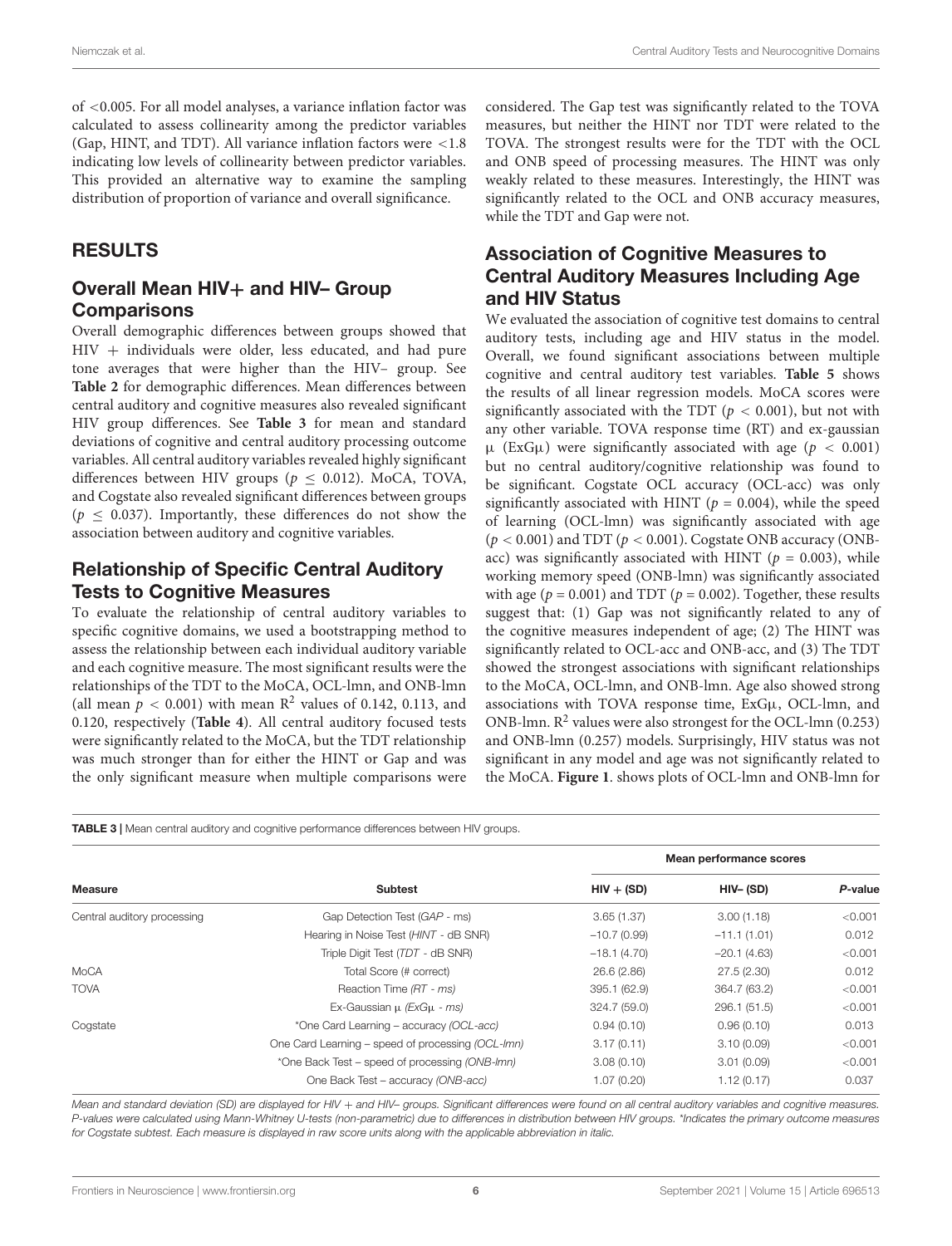#### <span id="page-8-0"></span>TABLE 4 | Bootstrap results.

|                           |                   |                           | <b>Bootstrap results</b> |            |              |              |
|---------------------------|-------------------|---------------------------|--------------------------|------------|--------------|--------------|
| <b>Cognitive variable</b> | Response variable | <b>Predictor variable</b> | Mean $R^2$               | Std. $R^2$ | Mean p-Value | Std. p-Value |
| MoCA                      | Total score       | Gap                       | 0.036                    | 0.016      | 0.033        | 0.056        |
|                           |                   | <b>HINT</b>               | 0.042                    | 0.022      | 0.034        | 0.072        |
|                           |                   | <b>TDT</b>                | 0.142                    | 0.028      | < 0.001      | < 0.001      |
| <b>TOVA</b>               | Response time     | Gap                       | 0.039                    | 0.017      | 0.021        | 0.043        |
|                           |                   | <b>HINT</b>               | 0.012                    | 0.004      | 0.498        | 0.205        |
|                           |                   | <b>TDT</b>                | 0.019                    | 0.010      | 0.158        | 0.169        |
|                           | $ExG\mu$          | Gap                       | 0.030                    | 0.016      | 0.045        | 0.076        |
|                           |                   | <b>HINT</b>               | 0.002                    | 0.004      | 0.582        | 0.260        |
|                           |                   | <b>TDT</b>                | 0.011                    | 0.008      | 0.234        | 0.196        |
| Cogstate                  | OCL-acc*          | Gap                       | 0.011                    | 0.009      | 0.271        | 0.023        |
|                           |                   | <b>HINT</b>               | 0.037                    | 0.017      | 0.035        | 0.073        |
|                           |                   | <b>TDT</b>                | 0.018                    | 0.010      | 0.132        | 0.144        |
|                           | OCL-Imn           | Gap                       | 0.029                    | 0.017      | 0.056        | 0.089        |
|                           |                   | <b>HINT</b>               | 0.038                    | 0.018      | 0.024        | 0.048        |
|                           |                   | <b>TDT</b>                | 0.113                    | 0.025      | < 0.001      | 0.001        |
|                           | ONB-acc           | Gap                       | 0.011                    | 0.009      | 0.254        | 0.232        |
|                           |                   | <b>HINT</b>               | 0.096                    | 0.018      | 0.012        | 0.032        |
|                           |                   | <b>TDT</b>                | 0.032                    | 0.017      | 0.045        | 0.076        |
|                           | $ONB$ - $lmn^*$   | Gap                       | 0.027                    | 0.014      | 0.061        | 0.093        |
|                           |                   | <b>HINT</b>               | 0.032                    | 0.017      | 0.044        | 0.079        |
|                           |                   | <b>TDT</b>                | 0.120                    | 0.022      | < 0.001      | < 0.001      |

The results of resampling between individual central auditory and cognitive measures are displayed below. 200 random samples of the 335 subject cohort were chosen over 5000 iterations to calculate the mean and standard deviation (Std.) R<sup>2</sup> and p-Value. The relationship of TDT and MoCA, OCL-lmn, and ONB-lmn showed the largest  $R^2$  with mean p-Values below 0.001. \*Indicates the primary outcome measures for Cogstate subtest. The colored values indicate significant of  $p < 0.005$ .

the TDT. The graphs show a significant positive trend for the entire cohort and for the  $HIV +$  group to perform slightly worse on both measures.

#### **DISCUSSION**

The findings of the current study support and build upon previous work in understanding how central auditory measures and cognition are associated. The results showed that central auditory tests were significantly associated with cognitive abilities across areas of learning and working memory on the Cogstate, but not response time as measured by the TOVA. The HINT and TDT showed the strongest associations with learning and working memory on the Cogstate. Specifically, the TDT showed the strongest relationship to OCL-lmn and ONB-lmn in the linear models and with the bootstrapping resampling method. Surprisingly, HIV status was not significantly associated with any cognitive measure. These findings support the idea that central auditory tests assess cognitive functions related to the domains of learning and working memory. Longitudinal results are needed to determine whether central auditory focused tests could be used to track cognitive function over time in patients with particular conditions that affect the central nervous system, such as HIV and other neurocognitive diseases.

With speech-in-noise measures, we found that subjects who performed better on HINT and TDT also performed better on OCL and ONB tasks related to learning and working memory. Speech perception in noise has been linked to multiple cognitive functions (i.e., executive and attentive functions) [\(Anderson and Kraus,](#page-12-1) [2010;](#page-12-1) [Anderson et al.,](#page-12-8) [2013;](#page-12-8) [Moore et al.,](#page-13-23) [2014\)](#page-13-23). The rationale for this link is based on the complex acoustic processing necessary to perceive word representations and phonemes accurately, extract the meaning of the message within background noise successfully, and remember the message from beginning to end to respond correctly. This process requires cognitive-linguistic abilities, including working memory to attend to and recall what is being said [\(Craik,](#page-12-24) [2007;](#page-12-24) [Anderson](#page-12-1) [and Kraus,](#page-12-1) [2010;](#page-12-1) [Rönnberg et al.,](#page-13-24) [2013\)](#page-13-24). Success in the learning domain, as evidenced by OCL tasks, also requires recruitment of complex neural networks across a broad range of cortical and subcortical areas [\(Koziol and Budding,](#page-13-25) [2009;](#page-13-25) [Du Plessis](#page-12-25) [et al.,](#page-12-25) [2017\)](#page-12-25). Recently, using fMRI we found increased activation in the right superior and middle frontal gyrus during speech perception in noise in a cohort of normal hearing Mandarin listeners [\(Song et al.,](#page-13-7) [2020\)](#page-13-7). These two frontal sub-regions are relevant for tone perception, phonological working memory, and orientation of attention [\(Husain et al.,](#page-13-26) [2006;](#page-13-26) [Japee et al.,](#page-13-27) [2015\)](#page-13-27). Therefore, this provides evidence that speech-in-noise tests are tapping into areas of the brain also associated with tests such as the ONB and OCL.

The strongest relationships were seen with the TDT. The TDT is a closed set task (numbers 1-9) with no spatial adjustment and uses Schroder-phase masking noise (positive Schroder-phase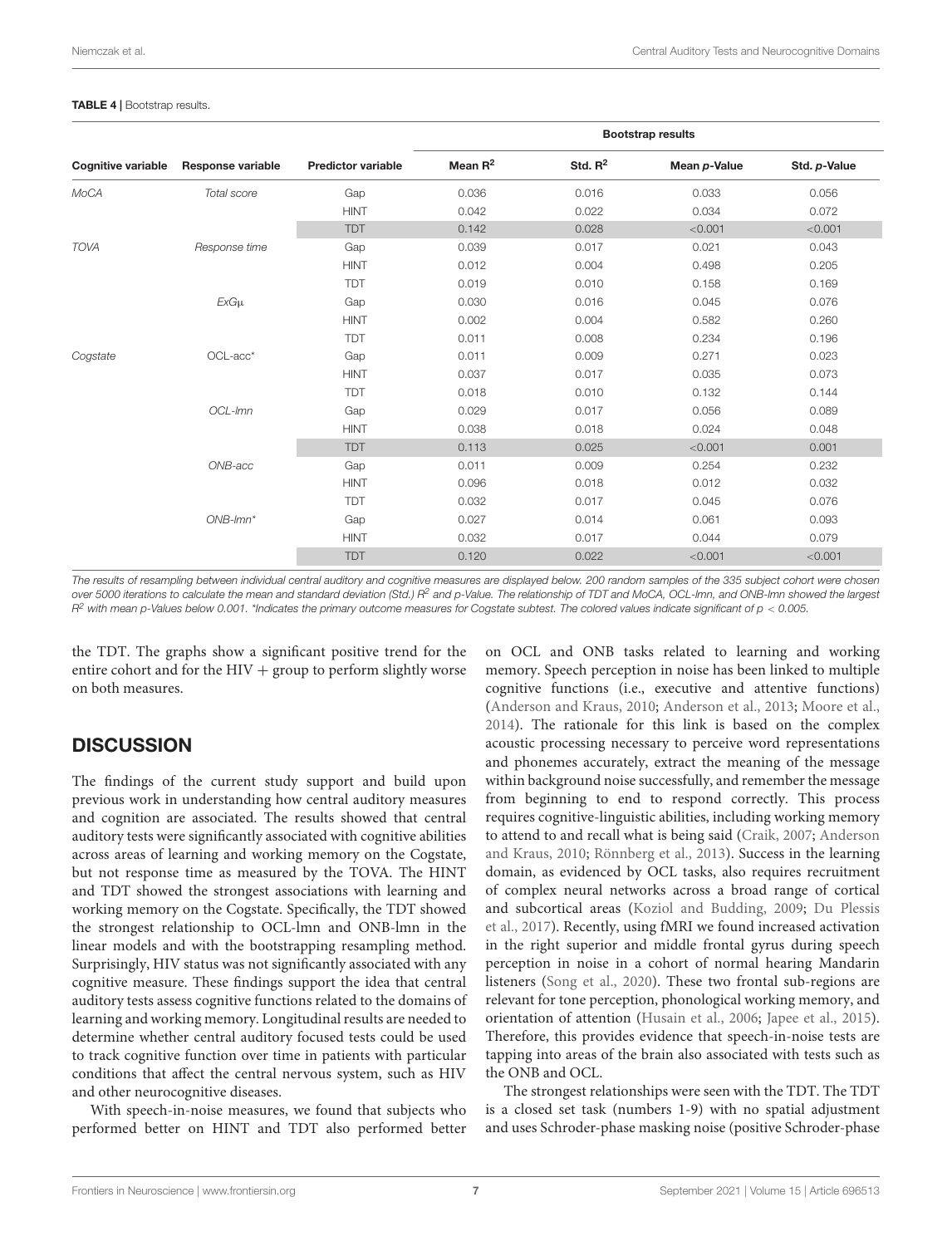#### <span id="page-9-0"></span>TABLE 5 | Linear regression results.

|                       |                                       |             |           | Linear regression results |          |                |       |
|-----------------------|---------------------------------------|-------------|-----------|---------------------------|----------|----------------|-------|
| Cognitive<br>variable | <b>Response Predictor</b><br>variable | variable    | Beta      | Std. Err.                 |          | t-Stat p-Value | $R^2$ |
| MoCA                  | Total score                           | <b>HIV</b>  | 0.060     | 0.387                     | 0.156    | 0.876          | 0.177 |
|                       |                                       | Age         | $-0.025$  | 0.014                     | $-1.769$ | 0.078          |       |
|                       |                                       | <b>TDT</b>  | $-0.173$  | 0.036                     | $-4.780$ | < 0.001        |       |
|                       |                                       | HINT        | $-0.310$  | 0.151                     | $-2.052$ | 0.041          |       |
|                       |                                       | Gap         | $-0.174$  | 0.118                     | $-1.478$ | 0.140          |       |
| <b>TOVA</b>           | Response<br>time                      | HIV         | $-11.168$ | 8.771                     | $-1.273$ | 0.204          | 0.145 |
|                       |                                       | Age         | 1.629     | 0.323                     | 5.049    | < 0.001        |       |
|                       |                                       | TDT         | $-0.171$  | 0.814                     | $-0.210$ | 0.834          |       |
|                       |                                       | <b>HINT</b> | $-3.052$  | 3.513                     | $-0.869$ | 0.386          |       |
|                       |                                       | Gap         | 3.239     | 2.729                     | 1.187    | 0.236          |       |
|                       | ExGu                                  | HIV         | $-9.722$  | 7.741                     | $-1.256$ | 0.210          | 0.198 |
|                       |                                       | Age         | 1.982     | 0.284                     | 6.984    | < 0.001        |       |
|                       |                                       | TDT         | $-0.661$  | 0.718                     | $-0.921$ | 0.358          |       |
|                       |                                       | <b>HINT</b> | $-2.589$  | 3.073                     | $-0.842$ | 0.400          |       |
|                       |                                       | Gap         | 0.466     | 2.397                     | 0.195    | 0.084          |       |
| Cogstate              | OCL-acc*                              | HIV         | 0.008     | 0.014                     | 0.579    | 0.563          | 0.069 |
|                       |                                       | Age         | 0.000     | 0.001                     | $-0.853$ | 0.394          |       |
|                       |                                       | TDT         | $-0.001$  | 0.001                     | $-0.634$ | 0.526          |       |
|                       |                                       | <b>HINT</b> | $-0.016$  | 0.006                     | $-2.792$ | 0.004          |       |
|                       |                                       | Gap         | $-0.004$  | 0.004                     | $-0.806$ | 0.421          |       |
|                       | OCL-Imn                               | HIV         | $-0.015$  | 0.015                     | $-0.976$ | 0.330          | 0.253 |
|                       |                                       | Age         | 0.003     | 0.001                     | 5.813    | < 0.001        |       |
|                       |                                       | <b>TDT</b>  | 0.005     | 0.001                     | 3.358    | 0.001          |       |
|                       |                                       | <b>HINT</b> | 0.011     | 0.006                     | 1.757    | 0.080          |       |
|                       |                                       | Gap         | $-0.001$  | 0.005                     | $-0.265$ | 0.791          |       |
|                       | ONB-acc                               | HIV         | 0.005     | 0.026                     | 0.187    | 0.852          | 0.097 |
|                       |                                       | Age         | $-0.002$  | 0.001                     | $-2.132$ | 0.034          |       |
|                       |                                       | <b>TDT</b>  | $-0.003$  | 0.002                     | $-1.258$ | 0.209          |       |
|                       |                                       | <b>HINT</b> | $-0.030$  | 0.010                     | $-2.870$ | 0.003          |       |
|                       |                                       | Gap         | $-0.003$  | 0.008                     | $-0.341$ | 0.733          |       |
|                       | $ONB-lmn*$                            | <b>HIV</b>  | $-0.019$  | 0.013                     | $-1.489$ | 0.137          | 0.257 |
|                       |                                       | Age         | 0.003     | 0.000                     | 6.076    | 0.001          |       |
|                       |                                       | <b>TDT</b>  | 0.004     | 0.001                     | 3.109    | 0.002          |       |
|                       |                                       | <b>HINT</b> | 0.006     | 0.005                     | 1.255    | 0.211          |       |
|                       |                                       | Gap         | $-0.002$  | 0.004                     | $-0.472$ | 0.637          |       |

Results display the association between central auditory and cognitive measures as well as HIV status and age. Models show decreased performance on central auditory tests are significantly associated with degraded cognitive measures (Model specification: Cognitive measure~ HIV status + Age + TDT + HINT + Gap). Significant values are highlighted in gray. \*Indicates the primary outcome measures for Cogstate subtest. T-stat was calculated by dividing the Beta (coefficient) by the standard error.

noise is used to calculate the SNR). TDT yielded the largest  $R^2$ values and lowest p-Values and showed the strongest associations to OCL-lmn, ONB-lmn, and MoCA. One possible reason for these findings is the global cognitive nature of both the TDT and -lmn/MoCA measures. The OCL and ONB-lmn measures are the mean of the  $log_{10}$  transformed reaction times for correct responses to tasks related to playing cards. The -lmn measures could be interpreted as combination of accuracy, speed, and

memory. This is similar to the findings of [Humes et al.](#page-12-26) [\(2013\)](#page-12-26) and others, who showed the importance of global sensoryprocessing performance to global cognitive function [\(Humes](#page-12-26) [et al.,](#page-12-26) [2013;](#page-12-26) [Humes,](#page-12-27) [2015;](#page-12-27) [Deal et al.,](#page-12-28) [2016;](#page-12-28) [Glick and Sharma,](#page-12-29) [2020\)](#page-12-29). The working memory components of the ONB and OCL tasks could also be related to auditory working memory, which has been shown to be an important component of language comprehension, even in the absence of background noise [\(Daneman and Merikle,](#page-12-30) [1996;](#page-12-30) [Wingfield and Tun,](#page-13-28) [2007\)](#page-13-28). The addition of background noise in the TDT may reduce auditory working memory capacity, resulting in the decreased ability to rehearse and recall a target, further compromising the perception of the signal already degraded by noise [\(Pichora-Fuller et al.,](#page-13-16) [1995;](#page-13-16) [Parbery-Clark et al.,](#page-13-29) [2011\)](#page-13-29). Age effects were also observed on ONB-lmn and OCL-lmn measures. The degree of age-related function on working memory has shown to be dependent of task difficult with larger age effects with higher cognitive demands [\(Salthouse and Meinz,](#page-13-30) [1995;](#page-13-30) [Nilsson,](#page-13-31) [2003;](#page-13-31) [Danielsson et al.,](#page-12-3) [2019\)](#page-12-3). The association of TDT to MoCA also provides evidence for a global hypothesis. The MoCA is a popular screening test for cognitive impairment that covers key cognitive domains including episodic memory, language, attention, orientation, visuospatial ability and executive functions [\(Nasreddine et al.,](#page-13-32) [2005\)](#page-13-32). In those with mild cognitive impairment speech-in-noise processing may increase the recruitment of neural networks involved in memory, attention, and learning to compensate for this dysfunction [\(Iliadou et al.,](#page-13-33) [2017;](#page-13-33) [Jalaei et al.,](#page-13-34) [2019\)](#page-13-34). Another hypothesized reason for the association between TDT and cognitive measures is the cross-cultural simplicity. While the Gap does not require any linguistic interpretation and the HINT sentences have been translated accurately into Swahili, the TDT provides a simple closed-set speech-in-noise task with minimal cultural or educational influences.

A surprising finding was that although both the HINT and TDT are speech-in-noise tasks, the TDT showed much stronger relationships with cognitive test results. Also, the unique pattern of the HINT relating to accuracy, and TDT relating to speed of working memory and visual learning on the ONB and OCL tasks was unexpected. Both the HINT and TDT are speech-innoise tasks that use a SNR metric as the outcome variable. But the HINT is a composite score of three spatial orientations of the speaker and background noise. The HINT also uses speechshaped noise to the long-term average of the presented sentences. Also, the HINT requires repeating back entire sentences, where the overall meaning of the sentence can provide some context to help the subject repeat it correctly. The TDT, however, requires remembering three unrelated numbers. The reasons for the differences between the tests are not clear, but does show that not all measures including speech in noise are the same.

Overall, our findings support the study of central auditory tests for measuring function on neurocognitive domains of learning and working memory regardless of HIV status. In the current study, we did not find strong evidence for HIV affecting the association between central auditory performance and cognitive measures. We hypothesized that PLWH would show differences in auditory processing due the diffuse effect of HIV on the central nervous system such as gray matter atrophy, diffuse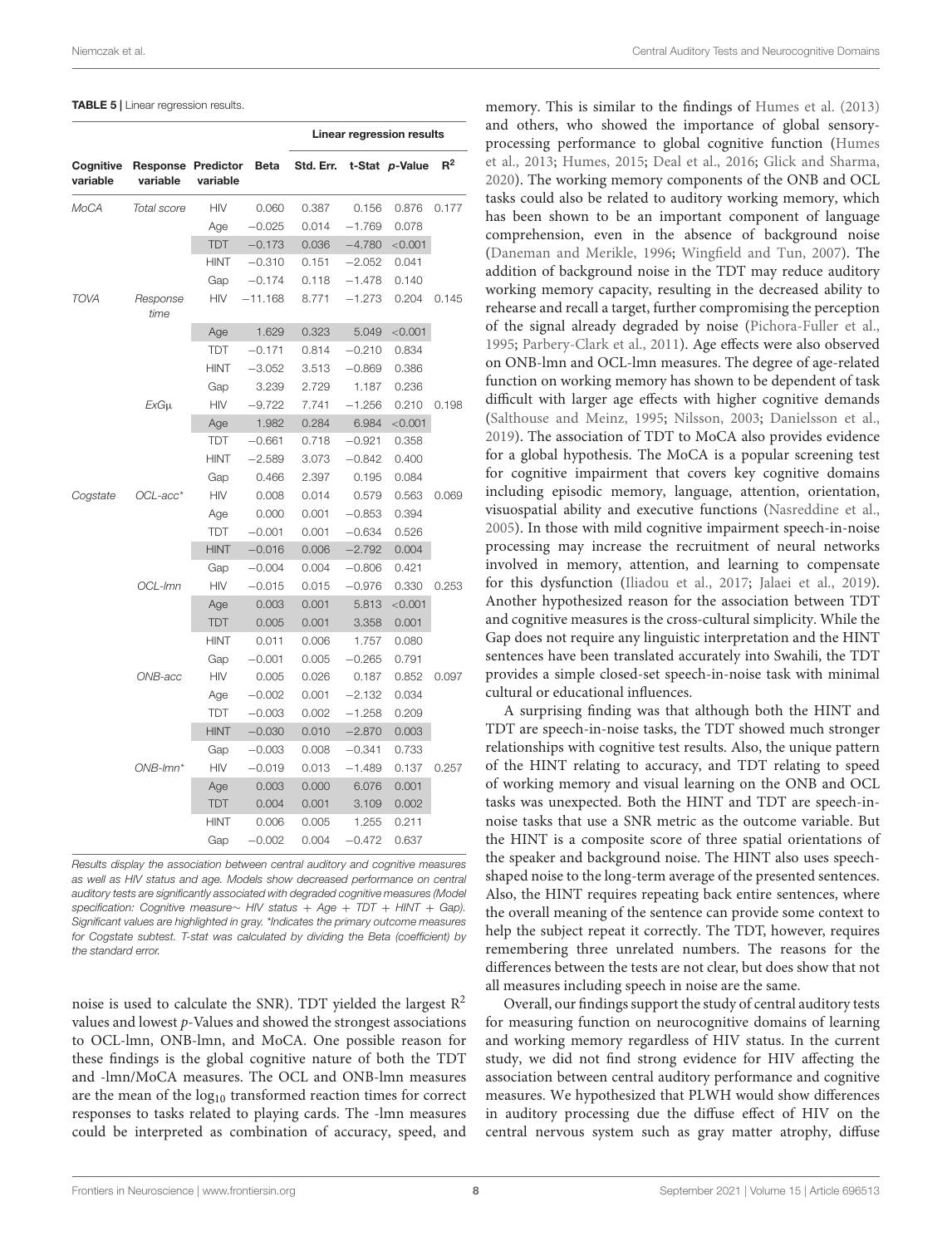

<span id="page-10-0"></span>FIGURE 1 | Relationship of OCL-lmn and ONB-lmn with TDT for HIV- and HIV + individuals. Panels show the relationship of OCL-lmn (left) and ONB-lmn (right) for HIV– (blue squares) and HI + (red circles). Lines indicate a least-squares fit for HIV– (blue dotted line), HIV + (red dotted line), and the overall cohort (black solid line). OCL-Imn is the mean of the log<sub>10</sub> transformed reaction times for correct responses during the One Card Learning task. This task was to quickly and accurately recognize if a playing card has been presented before throughout the duration test. Lower scores equate to better performance. ONB-lmn is also the  $log_{10}$ transformed reaction times for the One Back Test using playing cards. Results show significant positive relationships between TDT and OCL-lmn and ONB-lmn.

white matter abnormalities in the internal capsule, thalamus, and corpus collosum, axonal injury, and loss of axonal density [\(Kuhn et al.,](#page-13-11) [2018\)](#page-13-11). We did find overall mean differences between HIV groups (**[Table 3](#page-7-0)**), and differences in distribution of the scatter points for HIV– vs. HIV + individuals ([Figure 1](#page-10-0)), but no significant difference in the relationship between central auditory and cognitive measures when age was in the model. These findings could be because many PLWH are performing to similar levels of those without the disease due to modern antiretroviral therapy. Additionally, it may be that only a subset of those with HIV show a difference in the relationship of central auditory tests and cognitive measures and this is not apparent in the overall measures. The CD4 levels of our cohort are consistent with  $HIV +$  individuals with well-controlled  $HIV$  on  $cART$ indicating that HIV was mostly well-controlled in this group. Also, it may be that although there were more PLWH with cognitive difficulties, the relationship between cognition and the central auditory variables is not different from what occurs due to aging. Our results support that age is a significant factor in the auditory-cognitive relationship. PLWH may be experiencing "accelerated aging" and may just be at a higher point on the curve relating cognition to central auditory test performance. Longitudinal analysis of this relationship is warranted to better assess this "accelerated aging" hypothesis. Regardless, if deficits in auditory function precede cognitive decline and ultimately brain health, early detection of cognitive deficits may be possible by evaluating aspects of central auditory processing.

We found central auditory tests were significantly associated with learning and working memory on the Cogstate, but not response time on the TOVA. The results are interesting because, except for providing instructions in performing the tests, none of the cognitive tests used in the study have an auditory component for their execution. By examining temporal acuity in an auditory

gap detection paradigm, we found that age was significantly related to TOVA response time and Ex-Gaussian Mu with older adults having poorer response time compared to young adults. These observed age effects are consistent with previous studies that have suggested that age-related differences in complex measures of auditory temporal processing may be explained, in part, by age-related deficits in processing speed and attention [\(Snell,](#page-13-35) [1997;](#page-13-35) [Humes et al.,](#page-12-31) [2009,](#page-12-31) [2012;](#page-12-23) [Harris et al.,](#page-12-14) [2010;](#page-12-14) [Humes,](#page-12-5) [2021\)](#page-12-5). Age has a large effect on cognitive speed, which declines earlier and at a higher rate than memory [\(Salthouse,](#page-13-36) [2009\)](#page-13-36). [Humes et al.](#page-12-31) [\(2009\)](#page-12-31) found a significant correlation between auditory and visual gap detection that was associated with general cognitive function, but not with processing speed on the Wechsler Adult Intelligence Scale (WAIS-III) in older adults (60-88 years). While there was a difference in age between cohorts and we used the TOVA instead of the WAIS-III, our results support previous findings that show gap detection is not related to processing speed when age is included in the model. Continuing to study gap detection and processing speed is important because they have been linked to age related changes in speech recognition, especially in acoustically complex conditions [\(Snell,](#page-13-35) [1997;](#page-13-35) [Palmer and Musiek,](#page-13-5) [2014\)](#page-13-5). But with the TOVA used in this study, we cannot endorse a significant relationship between processing speed and gap detection accounting for age in our experimental cohort.

The central auditory relationships to cognition are particularly important because central auditory tests can be easy to administer and do not require extensive training. Measures of central auditory processing are easy to train people on how to use, not complicated to administer, and not restricted to English. This makes them particularly appealing for use in resource-limited settings, such as developing nations. In contrast, cognitive tests can be challenging to train people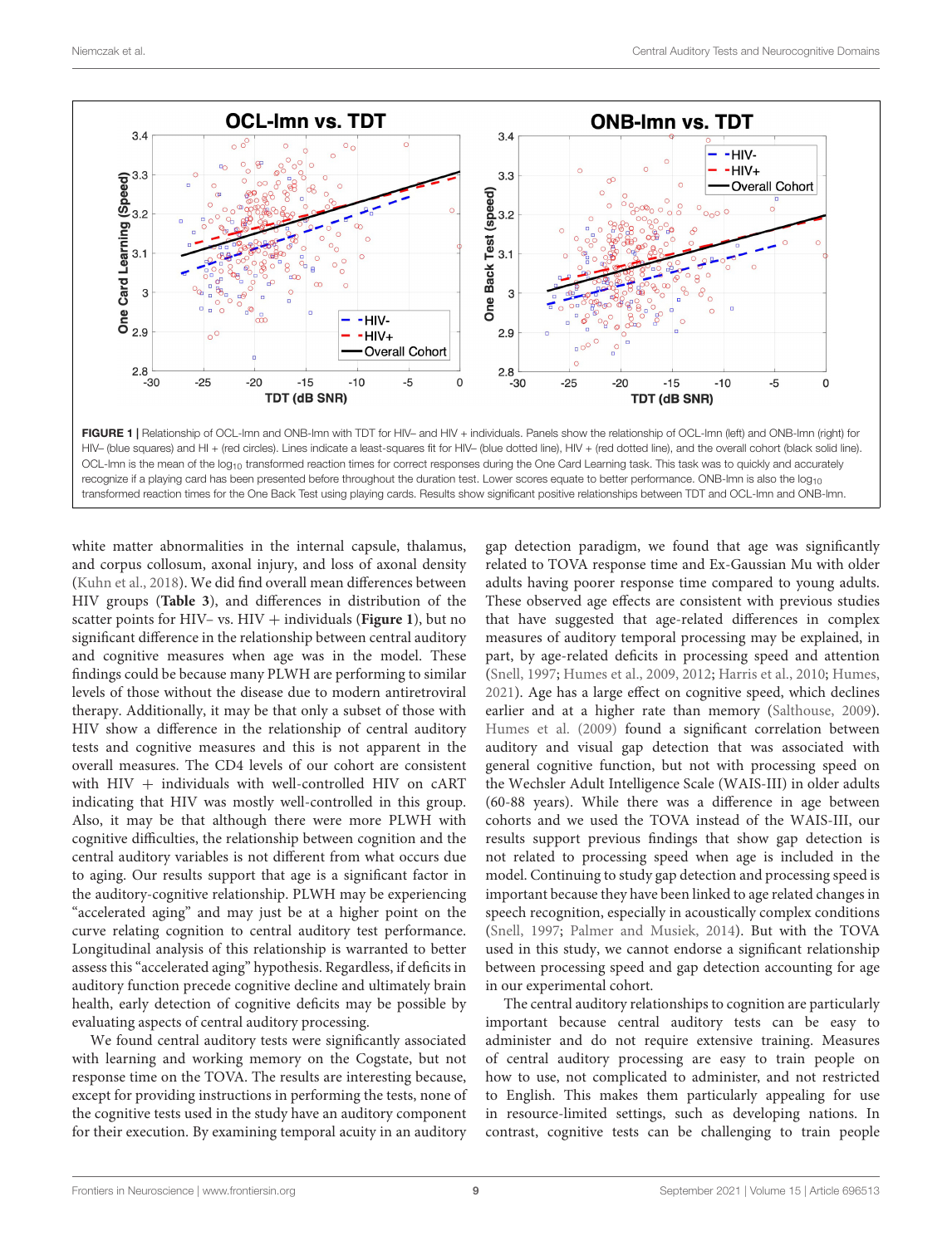how to use, are resource-intensive (e.g., materials), are often sensitive to education, and have typically been created for Western cultures. These are all barriers to their use in resourcelimited, international settings. Most central auditory tests can be completed faster than traditional full cognitive test batteries (NIH toolbox takes approximately 2 h to complete) and some take less time than a cognitive screening test (10 min for the MoCA). The entire central auditory test battery (GAP, HINT, and TDT) used in this study took approximately 15 min, while the TOVA alone took over 20 min. These factors provide compelling arguments for exploring the use of central auditory tests to track cognitive performance in resource limited settings.

This study has some limitations. Previous work has demonstrated that age is an independent predictor of cognitive performance and speech in noise ability in  $HIV +$  adults [\(Zhan](#page-14-0) [et al.,](#page-14-0) [2017b\)](#page-14-0). Processing speed is one of the strongest predictors of performance across cognitive tasks in adults [\(Salthouse](#page-13-37) [and Ferrer-Caja,](#page-13-37) [2003\)](#page-13-37) and age-related changes in processing speed are well established [\(Verhaeghen and Salthouse,](#page-13-38) [1997\)](#page-13-38) and supported in this study. While age-related changes were not the focus of the current study, their influence on the auditory/cognitive relationship cannot be ignored. We observed an age effect on both TOVA measures, OCL-lmn, and ONB-lmn. Interestingly, all of these measures have a speed of processing component. Yet, even with age effects included in the model, central auditory tests were still significantly associated with cognitive function on the Cogstate.

Regarding gap detection testing and cognitive speed of processing, we only used gap detection thresholds as our primary outcome variable. There may be additional data within the test that were not fully utilized in this study. For example, measuring response time at the gap detection thresholds or even plotting a curve to each individual's gap detection test from 0% correct at short gaps to 100% at longer gaps. Further development of these methods may produce a more sensitive test in detecting cognitive decline in HIV or other population with neurocognitive decline. Another limitation is that the present study does not address whether central auditory tests can be used to predict or track cognitive function in individuals over time. Examining the relationship between cognition and central auditory measures and whether this affected by HIV requires a longitudinal study. Instead, this study was focused on what cognitive domains were most strongly related to central auditory tests in this mixed cohort of normal hearing individuals that spanned a large age range. Result from this study do not prove causal relations, but only significant associations between central auditory and cognitive measures. Also, our test battery was limited in its scope. With a different set of cognitive tests (and additional domains), relationships might have been more robust. In addition, exploring the relationship of central auditory processing and cognition within HIV-infected individuals should be completed in populations outside of sub-Saharan Africa. This will allow for a better understanding of the generalizability of our findings. Further analysis of longitudinal CD4 count history may also provide a continuous metric of infection severity, which may be more predictive of cognitive dysfunction. With modern cART, lower CD4 counts have been exceedingly rare in our cohort and

the general health of all subjects is consistent with well-managed HIV infection. Further longitudinal analysis of those who develop lower CD4 counts (e.g., <200 cell/µl) warranted. Examination of central auditory processing over time in  $HIV +$  individuals is also needed, as such work might provide further insight into the concept of accelerated aging in the brain in HIV-infected persons, and whether this responds to interventions.

# **CONCLUSION**

The overall results from the study suggest central auditory focused tests are positively related to cognitive function in our cohort, particularly in the areas of learning and working memory. The Gap test was not related to any cognitive measure with age in the model, while the HINT and TDT were related to learning and working memory. TDT scores were also found to be significantly related to the MoCA. We did not find any evidence of a HIV effect on the association of central auditory and cognitive measures. With longitudinal confirmation, central auditory tests, specifically speech-in-noise tests such as the TDT could provide an easy-to-use, quick method for assessing and potentially predicting cognitive dysfunction in those with HIV and other related cognitive deficits.

## DATA AVAILABILITY STATEMENT

The raw data supporting the conclusions of this article will be made available by the authors, without undue reservation.

# ETHICS STATEMENT

The studies involving human participants were reviewed and approved by the Dartmouth College. The patients/participants provided their written informed consent to participate in this study.

# AUTHOR CONTRIBUTIONS

CN completed the final data and statistical analyses, created the tables and figures, and completed the final draft of the manuscript. JL participated in the analysis plan, statistical analyses, interpretation of findings, and completed the initial complete draft of the manuscript. AM supervised the assessment team, coordinated the participant scheduling and follow-up, provided quality assurance, reviewed the data, and supported institutional review board approvals. JA completed preliminary data analyses, tables, and co-authored the completed first draft of the manuscript. AF verified data integrity, trained the assessment team, help to lead quality assurance for testing and data management, coordinated standard operating procedures, coordinated monthly conference call meetings for the study team, and supported institutional review board approvals. MH assisted in data analysis. CR verified data integrity and assisted with data interpretation. EM assisted with study management, and data review. MB participated in study design, test selection, and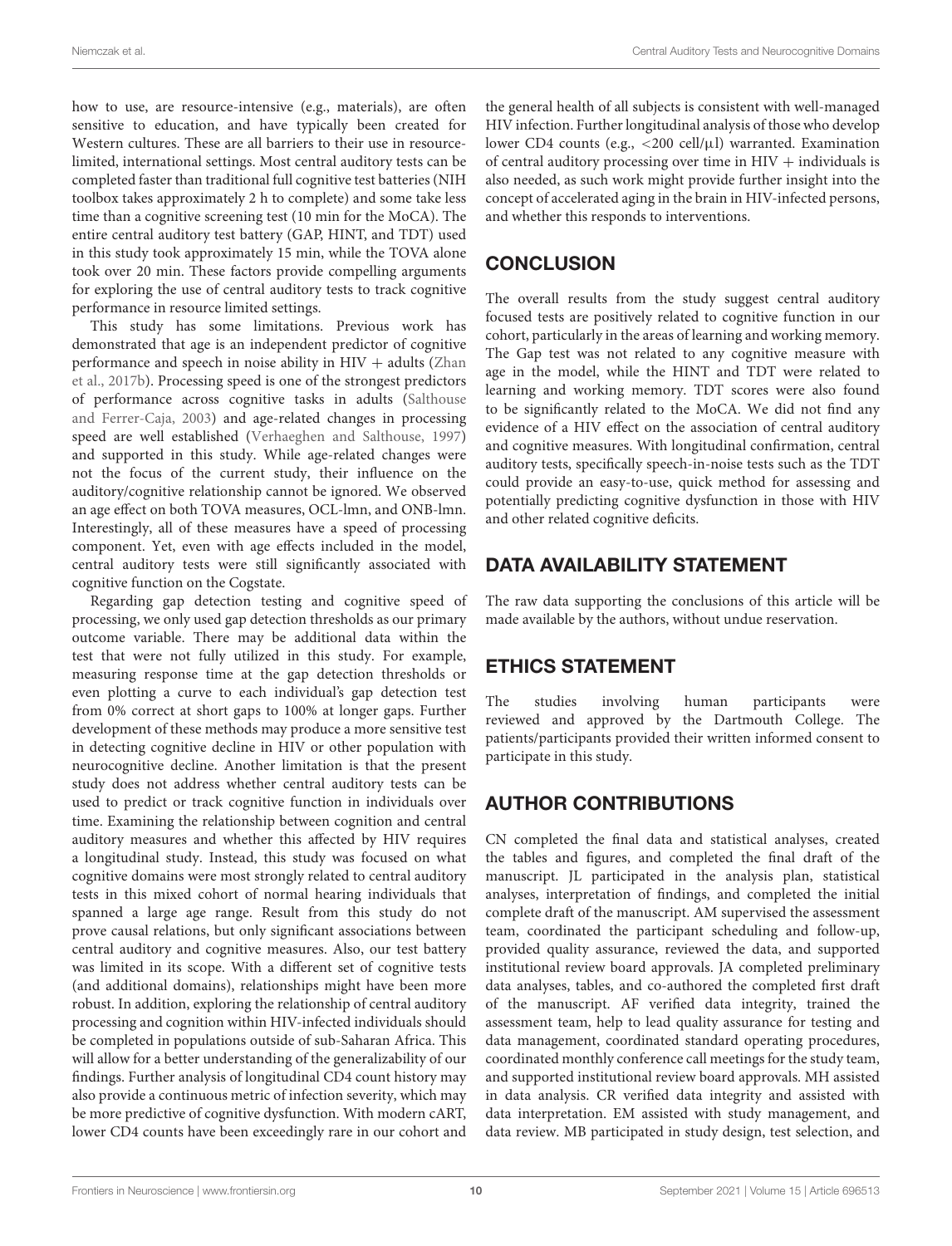consulted to the project. NM assisted with study design and was primarily responsible for all aspects of study oversight in Tanzania. JB was study primary investigator, and participated in all phases of study conceptualization, study design, proposal writing, analysis plan, study implementation of protocols, interpretation, and manuscript editing. All authors contributed to the article and approved the submitted version.

#### **REFERENCES**

- <span id="page-12-1"></span>Anderson, S., and Kraus, N. (2010). Sensory-Cognitive Interaction in the Neural Encoding of Speech in Noise: A Review. J. Am. Acad. Audiol. 21, 575–585. [doi: 10.3766/jaaa.21.9.3](https://doi.org/10.3766/jaaa.21.9.3)
- <span id="page-12-8"></span>Anderson, S., White-Schwoch, T., Parbery-Clark, A., and Kraus, N. (2013). A dynamic auditory-cognitive system supports speech-in-noise perception in older adults. Hear. Res. 300, 18–32. [doi: 10.1016/j.heares.2013.](https://doi.org/10.1016/j.heares.2013.03.006) [03.006](https://doi.org/10.1016/j.heares.2013.03.006)
- <span id="page-12-13"></span>Antinori, A., Arendt, G., Becker, J. T., Brew, B. J., Byrd, D. A., Cherner, M., et al. (2007). Updated research nosology for HIV-associated neurocognitive disorders. Neurology 69, 1789–1799. [doi: 10.1212/01.WNL.0000287431.88](https://doi.org/10.1212/01.WNL.0000287431.88658.8b) [658.8b](https://doi.org/10.1212/01.WNL.0000287431.88658.8b)
- <span id="page-12-21"></span>Bangirana, P., Sikorskii, A., Giordani, B., Nakasujja, N., and Boivin, M. J. (2015). Validation of the CogState battery for rapid neurocognitive assessment in Ugandan school age children. Child Adolesc. Psychiatry Ment. Health 9:38. [doi: 10.1186/s13034-015-0063-6](https://doi.org/10.1186/s13034-015-0063-6)
- <span id="page-12-17"></span>Bloch, M., Kamminga, J., Jayewardene, A., Bailey, M., Carberry, A., Vincent, T., et al. (2016). A Screening Strategy for HIV-Associated Neurocognitive Disorders That Accurately Identifies Patients Requiring Neurological Review. Clin. Infect. Dis. 63, 687–693. [doi: 10.1093/cid/ciw399](https://doi.org/10.1093/cid/ciw399)
- <span id="page-12-22"></span>Boivin, M. J., Chernoff, M., Fairlie, L., Laughton, B., Zimmer, B., Joyce, C., et al. (2019). African Multi-Site 2-Year Neuropsychological Study of School-Age Children Perinatally Infected, Exposed, and Unexposed to Human Immunodeficiency Virus. Clin. Infect. Dis. 71, e105–e114. [doi: 10.1093/cid/](https://doi.org/10.1093/cid/ciz1088) [ciz1088](https://doi.org/10.1093/cid/ciz1088)
- <span id="page-12-20"></span>Boivin, M. J., Nakasujja, N., Sikorskii, A., Opoka, R. O., and Giordani, B. (2016). A Randomized Controlled Trial to Evaluate if Computerized Cognitive Rehabilitation Improves Neurocognition in Ugandan Children with HIV. Aids Res. Hum. Retrovir. 32, 743–755. [doi: 10.1089/aid.2016.0026](https://doi.org/10.1089/aid.2016.0026)
- <span id="page-12-7"></span>Buckey, J. C., Fellows, A. M., Magohe, A., Maro, I., Gui, J., Clavier, O., et al. (2019). Hearing complaints in HIV infection originate in the brain not the ear. AIDS 33, 1449–1454. [doi: 10.1097/QAD.0000000000002229](https://doi.org/10.1097/QAD.0000000000002229)
- <span id="page-12-10"></span>Centers for Disease Control and Prevention (2020). Global HIV & Tuberculosis. Available Online at: <https://www.cdc.gov/globalhivtb/> [Accessed February 20, 2020 2020]
- <span id="page-12-24"></span>Craik, F. I. (2007). The role of cognition in age-related hearing loss. J. Am. Acad. Audiol. 18, 539–547. [doi: 10.3766/jaaa.18.7.2](https://doi.org/10.3766/jaaa.18.7.2)
- <span id="page-12-16"></span>Cysique, L. A., Maruff, P., Darby, D., and Brew, B. J. (2006). The assessment of cognitive function in advanced HIV-1 infection and AIDS dementia complex using a new computerised cognitive test battery. Arch. Clin. Neuropsychol. 21, 185–194. [doi: 10.1016/j.acn.2005.07.011](https://doi.org/10.1016/j.acn.2005.07.011)
- <span id="page-12-30"></span>Daneman, M., and Merikle, P. M. (1996). Working memory and language comprehension: a meta-analysis. Psychon. Bull. Rev. 3, 422–433. [doi: 10.3758/](https://doi.org/10.3758/BF03214546) [BF03214546](https://doi.org/10.3758/BF03214546)
- <span id="page-12-3"></span>Danielsson, H., Humes, L. E., and Rönnberg, J. (2019). Different Associations between Auditory Function and Cognition Depending on Type of Auditory Function and Type of Cognition. Ear. Hear. 40, 1210–1219. [doi: 10.1097/AUD.](https://doi.org/10.1097/AUD.0000000000000700) [0000000000000700](https://doi.org/10.1097/AUD.0000000000000700)
- <span id="page-12-28"></span>Deal, J. A., Betz, J., Yaffe, K., Harris, T., Purchase-Helzner, E., Satterfield, S., et al. (2016). Hearing Impairment and Incident Dementia and Cognitive Decline in Older Adults: the Health ABC Study. J. Gerontol. Ser. A Biol. Sci. Med. Sci. 72:glw069. [doi: 10.1093/gerona/glw069](https://doi.org/10.1093/gerona/glw069)
- <span id="page-12-25"></span>Du Plessis, L., Paul, R. H., Hoare, J., Stein, D. J., Taylor, P. A., Meintjes, E. M., et al. (2017). Resting-state functional magnetic resonance imaging in clade C HIV: within-group association with neurocognitive function. J. Neurovirol. 23, 875–885. [doi: 10.1007/s13365-017-0581-5](https://doi.org/10.1007/s13365-017-0581-5)

#### FUNDING

This study was funded by the National Institutes of Health (NIH), grant number 5R01DC009972-10 to principal investigator JB. The content of this report is solely the responsibility of the authors and does not necessarily represent the official views of the NIH.

- <span id="page-12-12"></span>Ettenhofer, M. L., Foley, J., Castellon, S. A., and Hinkin, C. H. (2010). Reciprocal prediction of medication adherence and neurocognition in HIV/AIDS. Neurology 74, 1217–1222. [doi: 10.1212/WNL.0b013e3181d8c1ca](https://doi.org/10.1212/WNL.0b013e3181d8c1ca)
- <span id="page-12-6"></span>Gates, G. A., Cobb, J. L., Linn, R. T., Rees, T., Wolf, P. A., and D'agostino, R. B. (1996). Central Auditory Dysfunction, Cognitive Dysfunction, and Dementia in Older People. Arch. Otolaryngol. Head Neck Surg. 122, 161–167. [doi: 10.](https://doi.org/10.1001/archotol.1996.01890140047010) [1001/archotol.1996.01890140047010](https://doi.org/10.1001/archotol.1996.01890140047010)
- <span id="page-12-29"></span>Glick, H. A., and Sharma, A. (2020). Cortical Neuroplasticity and Cognitive Function in Early-Stage, Mild-Moderate Hearing Loss: evidence of Neurocognitive Benefit From Hearing Aid Use. Front. Neurosci. 14:93. [doi: 10.3389/fnins.2020.00093](https://doi.org/10.3389/fnins.2020.00093)
- <span id="page-12-15"></span>Grigoryan, G., Fellows, A. M., Musiek, F., Chambers, R., Clavier, O. H., and Buckey, J. C. (2013). "Mathematical modeling of gap detection" in Association for Research in Otolaryngology Midwinter Meeting. (Baltimore: Association for Research in Otolaryngology).
- <span id="page-12-0"></span>Hallgren, M., Larsby, B., Lyxell, B., and Arlinger, S. (2001). Cognitive effects in dichotic speech testing in elderly persons. Ear Hear. 22, 120–129. [doi: 10.1097/](https://doi.org/10.1097/00003446-200104000-00005) [00003446-200104000-00005](https://doi.org/10.1097/00003446-200104000-00005)
- <span id="page-12-19"></span>Hammers, D., Spurgeon, E., Ryan, K., Persad, C., Barbas, N., Heidebrink, J., et al. (2012). Validity of a Brief Computerized Cognitive Screening Test in Dementia. J. Geriatr. Psychiatry Neurol. 25, 89–99. [doi: 10.1177/0891988712447894](https://doi.org/10.1177/0891988712447894)
- <span id="page-12-18"></span>Hammers, D., Spurgeon, E., Ryan, K., Persad, C., Heidebrink, J., Barbas, N., et al. (2011). Reliability of repeated cognitive assessment of dementia using a brief computerized battery. Am. J. Alzheimer. Dis. Other. Demen. 26, 326–333. [doi:](https://doi.org/10.1177/1533317511411907) [10.1177/1533317511411907](https://doi.org/10.1177/1533317511411907)
- <span id="page-12-14"></span>Harris, K. C., Eckert, M. A., Ahlstrom, J. B., and Dubno, J. R. (2010). Age-related differences in gap detection: effects of task difficulty and cognitive ability. Hear. Res. 264, 21–29. [doi: 10.1016/j.heares.2009.09.017](https://doi.org/10.1016/j.heares.2009.09.017)
- <span id="page-12-9"></span>Harris, K. C., Wilson, S., Eckert, M. A., and Dubno, J. R. (2012). Human Evoked Cortical Activity to Silent Gaps in Noise. Ear Hear. 33, 330–339. [doi: 10.1097/](https://doi.org/10.1097/AUD.0b013e31823fb585) [AUD.0b013e31823fb585](https://doi.org/10.1097/AUD.0b013e31823fb585)
- <span id="page-12-11"></span>Heaton, R. K., Franklin, D. R. Jr., Deutsch, R., Letendre, S., Ellis, R. J., Casaletto, K., et al. (2015). Neurocognitive change in the era of HIV combination antiretroviral therapy: the longitudinal CHARTER study. Clin. Infect. Dis. 60, 473–480. [doi: 10.1093/cid/ciu862](https://doi.org/10.1093/cid/ciu862)
- <span id="page-12-2"></span>Hoover, E. C., Souza, P. E., and Gallun, F. J. (2017). Auditory and Cognitive Factors Associated with Speech-in-Noise Complaints following Mild Traumatic Brain Injury. J. Am. Acad. Audiol. 28, 325–339. [doi: 10.3766/jaaa.16051](https://doi.org/10.3766/jaaa.16051)
- <span id="page-12-27"></span>Humes, L. E. (2015). Age-Related Changes in Cognitive and Sensory Processing: focus on Middle-Aged Adults. Am. J. Audiol. 24, 94–97. [doi: 10.1044/2015\\_](https://doi.org/10.1044/2015_AJA-14-0063) [AJA-14-0063](https://doi.org/10.1044/2015_AJA-14-0063)
- <span id="page-12-4"></span>Humes, L. E. (2020). Associations Between Measures of Auditory Function and Brief Assessments of Cognition. Am. J. Audiol. 29, 825–837. [doi: 10.1044/2020\\_](https://doi.org/10.1044/2020_AJA-20-00077) [AJA-20-00077](https://doi.org/10.1044/2020_AJA-20-00077)
- <span id="page-12-5"></span>Humes, L. E. (2021). Longitudinal Changes in Auditory and Cognitive Function in Middle-Aged and Older Adults. J. Speech Lang. Hear. Res. 64, 230–249. [doi: 10.1044/2020\\_JSLHR-20-00274](https://doi.org/10.1044/2020_JSLHR-20-00274)
- <span id="page-12-31"></span>Humes, L. E., Busey, T. A., Craig, J. C., and Kewley-Port, D. (2009). The effects of age on sensory thresholds and temporal gap detection in hearing, vision, and touch. Atten. Percept. Psychophys. 71, 860–871. [doi: 10.3758/APP.71.](https://doi.org/10.3758/APP.71.4.860) [4.860](https://doi.org/10.3758/APP.71.4.860)
- <span id="page-12-23"></span>Humes, L. E., Dubno, J. R., Gordon-Salant, S., Lister, J. J., Cacace, A. T., Cruickshanks, K. J., et al. (2012). Central Presbycusis: a Review and Evaluation of the Evidence. J. Am. Acad. Audiol. 23, 635–666. [doi: 10.3766/jaaa.](https://doi.org/10.3766/jaaa.23.8.5) [23.8.5](https://doi.org/10.3766/jaaa.23.8.5)
- <span id="page-12-26"></span>Humes, L. E., Kidd, G. R., and Lentz, J. J. (2013). Auditory and cognitive factors underlying individual differences in aided speech-understanding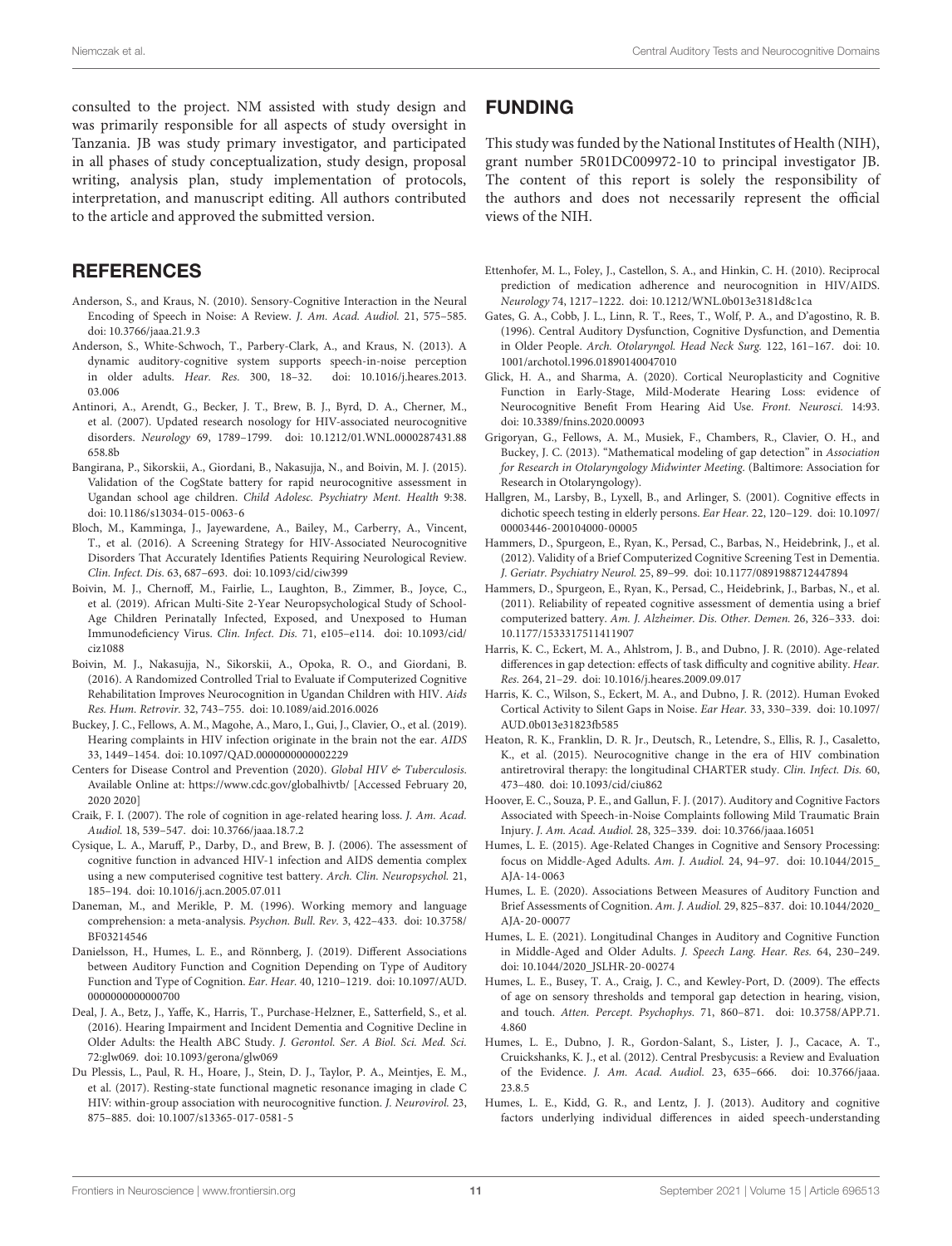among older adults. Front. Syst. Neurosci. 7:55. [doi: 10.3389/fnsys.2013.0](https://doi.org/10.3389/fnsys.2013.00055) [0055](https://doi.org/10.3389/fnsys.2013.00055)

- <span id="page-13-26"></span>Husain, F. T., Fromm, S. J., Pursley, R. H., Hosey, L. A., Braun, A. R., and Horwitz, B. (2006). Neural bases of categorization of simple speech and nonspeech sounds. Hum. Brain Map. 27, 636–651. [doi: 10.1002/hbm.20207](https://doi.org/10.1002/hbm.20207)
- <span id="page-13-2"></span>Idrizbegovic, E., Hederstierna, C., Dahlquist, M., Kampfe Nordstrom, C., Jelic, V., and Rosenhall, U. (2011). Central auditory function in early Alzheimer's disease and in mild cognitive impairment. Age Ageing 40, 249–254. [doi: 10.](https://doi.org/10.1093/ageing/afq168) [1093/ageing/afq168](https://doi.org/10.1093/ageing/afq168)
- <span id="page-13-33"></span>Iliadou, V. V., Bamiou, D.-E., Sidiras, C., Moschopoulos, N. P., Tsolaki, M., Nimatoudis, I., et al. (2017). The Use of the Gaps-In-Noise Test as an Index of the Enhanced Left Temporal Cortical Thinning Associated with the Transition between Mild Cognitive Impairment and Alzheimer's Disease. J. Am. Acad. Audiol. 28, 463–471. [doi: 10.3766/jaaa.16075](https://doi.org/10.3766/jaaa.16075)
- <span id="page-13-34"></span>Jalaei, B., Valadbeigi, A., Panahi, R., Nahrani, M. H., Arefi, H. N., Zia, M., et al. (2019). Central Auditory Processing Tests as Diagnostic Tools for the Early Identification of Elderly Individuals with Mild Cognitive Impairment. J. Audiol. Otol. 23, 83–88. [doi: 10.7874/jao.2018.00283](https://doi.org/10.7874/jao.2018.00283)
- <span id="page-13-27"></span>Japee, S., Holiday, K., Satyshur, M. D., Mukai, I., and Ungerleider, L. G. (2015). A role of right middle frontal gyrus in reorienting of attention: a case study. Front. Syst. Neurosci. 9:23. [doi: 10.3389/fnsys.2015.00023](https://doi.org/10.3389/fnsys.2015.00023)
- <span id="page-13-21"></span>Kamminga, J., Bloch, M., Vincent, T., Carberry, A., Brew, B. J., and Cysique, L. A. (2017). Determining optimal impairment rating methodology for a new HIV-associated neurocognitive disorder screening procedure. J. Clin. Exp. Neuropsychol. 39, 753–767. [doi: 10.1080/13803395.2016.1263282](https://doi.org/10.1080/13803395.2016.1263282)
- <span id="page-13-12"></span>Kotz, S. A., and Schwartze, M. (2010). Cortical speech processing unplugged: a timely subcortico-cortical framework. Trends Cogn. Sci. 14, 392–399. [doi:](https://doi.org/10.1016/j.tics.2010.06.005) [10.1016/j.tics.2010.06.005](https://doi.org/10.1016/j.tics.2010.06.005)
- <span id="page-13-25"></span>Koziol, L. F., and Budding, D. E. (2009). Subcortical Structures and Cognition : implications for Neuropsychological Assessment. New York: Springer. [doi: 10.](https://doi.org/10.1007/978-0-387-84868-6) [1007/978-0-387-84868-6](https://doi.org/10.1007/978-0-387-84868-6)
- <span id="page-13-11"></span>Kuhn, T., Kaufmann, T., Doan, N. T., Westlye, L. T., Jones, J., Nunez, R. A., et al. (2018). An augmented aging process in brain white matter in HIV. Hum. Brain Mapp. 39, 2532–2540. [doi: 10.1002/hbm.24019](https://doi.org/10.1002/hbm.24019)
- <span id="page-13-8"></span>Maro, I., Moshi, N., Clavier, O. H., Mackenzie, T. A., Kline-Schoder, R. J., Wilbur, J. C., et al. (2014). Auditory impairments in HIV-infected individuals in Tanzania. Ear Hear. 35, 306–317. [doi: 10.1097/01.aud.0000439101.07](https://doi.org/10.1097/01.aud.0000439101.07257.ed) [257.ed](https://doi.org/10.1097/01.aud.0000439101.07257.ed)
- <span id="page-13-18"></span>Meinke, D. K., Norris, J. A., Flynn, B. P., and Clavier, O. H. (2017). Going wireless and booth-less for hearing testing in industry. Int. J. Audiol. 56, 41–51. [doi:](https://doi.org/10.1080/14992027.2016.1261189) [10.1080/14992027.2016.1261189](https://doi.org/10.1080/14992027.2016.1261189)
- <span id="page-13-23"></span>Moore, D. R., Edmondson-Jones, M., Dawes, P., Fortnum, H., Mccormack, A., Pierzycki, R. H., et al. (2014). Relation between Speech-in-Noise Threshold, Hearing Loss and Cognition from 40–69 Years of Age. PLoS One 9:e107720. [doi: 10.1371/journal.pone.0107720](https://doi.org/10.1371/journal.pone.0107720)
- <span id="page-13-32"></span>Nasreddine, Z. S., Phillips, N. A., BéDirian, V. R., Charbonneau, S., Whitehead, V., Collin, I., et al. (2005). The Montreal Cognitive Assessment, MoCA: a Brief Screening Tool For Mild Cognitive Impairment. J. Am. Geriatr. Soc. 53, 695–699. [doi: 10.1111/j.1532-5415.2005.53221.x](https://doi.org/10.1111/j.1532-5415.2005.53221.x)
- <span id="page-13-4"></span>Niemczak, C., Fellows, A., Lichtenstein, J., White-Schwoch, T., Magohe, A., Gui, J., et al. (2021). Central Auditory Tests to Track Cognitive Function in People With HIV: longitudinal Cohort Study. JMIR Form Res. 5:e26406. [doi: 10.2196/](https://doi.org/10.2196/26406) [26406](https://doi.org/10.2196/26406)
- <span id="page-13-31"></span>Nilsson, L.-G. (2003). Memory function in normal aging. Acta Neurol. Scand. 107, 7–13. [doi: 10.1034/j.1600-0404.107.s179.5.x](https://doi.org/10.1034/j.1600-0404.107.s179.5.x)
- <span id="page-13-20"></span>Overton, E. T., Kauwe, J. S., Paul, R., Tashima, K., Tate, D. F., Patel, P., et al. (2011). Performances on the CogState and standard neuropsychological batteries among HIV patients without dementia. AIDS Behav. 15, 1902–1909. [doi: 10.](https://doi.org/10.1007/s10461-011-0033-9) [1007/s10461-011-0033-9](https://doi.org/10.1007/s10461-011-0033-9)
- <span id="page-13-5"></span>Palmer, S. B., and Musiek, F. E. (2014). Electrophysiological gap detection thresholds: effects of age and comparison with a behavioral measure. J. Am. Acad. Audiol. 25, 999–1007. [doi: 10.3766/jaaa.25.10.8](https://doi.org/10.3766/jaaa.25.10.8)
- <span id="page-13-1"></span>Panza, F., Quaranta, N., and Logroscino, G. (2018). Sensory Changes and the Hearing Loss–Cognition Link. JAMA Otolaryngol. Head Neck Surg. 144:127. [doi: 10.1001/jamaoto.2017.2514](https://doi.org/10.1001/jamaoto.2017.2514)
- <span id="page-13-29"></span>Parbery-Clark, A., Strait, D. L., Anderson, S., Hittner, E., and Kraus, N. (2011). Musical Experience and the Aging Auditory System: implications for Cognitive

Abilities and Hearing Speech in Noise. PLoS One 6:e18082. [doi: 10.1371/journal.](https://doi.org/10.1371/journal.pone.0018082) [pone.0018082](https://doi.org/10.1371/journal.pone.0018082)

- <span id="page-13-15"></span>Pichora-Fuller, M. K., Kramer, S. E., Eckert, M. A., Edwards, B., Hornsby, B. W., Humes, L. E., et al. (2016). Hearing Impairment and Cognitive Energy: the Framework for Understanding Effortful Listening (FUEL). Ear Hear. 37, 5S– 27S. [doi: 10.1097/AUD.0000000000000312](https://doi.org/10.1097/AUD.0000000000000312)
- <span id="page-13-16"></span>Pichora-Fuller, M. K., Schneider, B. A., and Daneman, M. (1995). How young and old adults listen to and remember speech in noise. J. Acoust. Soc. Am. 97, 593–608. [doi: 10.1121/1.412282](https://doi.org/10.1121/1.412282)
- <span id="page-13-10"></span>Robertson, K., Liner, J., and Heaton, R. (2009). Neuropsychological assessment of HIV-infected populations in international settings. Neuropsychol. Rev. 19, 232–249. [doi: 10.1007/s11065-009-9096-z](https://doi.org/10.1007/s11065-009-9096-z)
- <span id="page-13-24"></span>Rönnberg, J., Lunner, T., Zekveld, A., Sörqvist, P., Danielsson, H., Lyxell, B., et al. (2013). The Ease of Language Understanding (ELU) model: theoretical, empirical, and clinical advances. Front. Syst. Neurosci. 7:31. [doi: 10.3389/fnsys.](https://doi.org/10.3389/fnsys.2013.00031) [2013.00031](https://doi.org/10.3389/fnsys.2013.00031)
- <span id="page-13-14"></span>Rudner, M., and Lunner, T. (2014). Cognitive spare capacity and speech communication: a narrative overview. Biomed. Res Int. 2014:869726. [doi: 10.](https://doi.org/10.1155/2014/869726) [1155/2014/869726](https://doi.org/10.1155/2014/869726)
- <span id="page-13-22"></span>Ruel, T. D., Boivin, M. J., Boal, H. E., Bangirana, P., Charlebois, E., Havlir, D. V., et al. (2012). Neurocognitive and motor deficits in HIV-infected Ugandan children with high CD4 cell counts. Clin. Infect. Dis. 54, 1001–1009. [doi:](https://doi.org/10.1093/cid/cir1037) [10.1093/cid/cir1037](https://doi.org/10.1093/cid/cir1037)
- <span id="page-13-36"></span>Salthouse, T. A. (2009). When does age-related cognitive decline begin? Neurobiol. Aging 30, 507–514. [doi: 10.1016/j.neurobiolaging.2008.09.023](https://doi.org/10.1016/j.neurobiolaging.2008.09.023)
- <span id="page-13-37"></span>Salthouse, T. A., and Ferrer-Caja, E. (2003). What needs to be explained to account for age-related effects on multiple cognitive variables? Psychol. Aging 18, 91–110. [doi: 10.1037/0882-7974.18.1.91](https://doi.org/10.1037/0882-7974.18.1.91)
- <span id="page-13-30"></span>Salthouse, T. A., and Meinz, E. J. (1995). Aging, inhibition, working memory, and speed. J. Gerontol. B Psychol. Sci. Soc. Sci. 50, 297–306. [doi: 10.1093/geronb/](https://doi.org/10.1093/geronb/50B.6.P297) [50B.6.P297](https://doi.org/10.1093/geronb/50B.6.P297)
- <span id="page-13-6"></span>Sardone, R., Battista, P., Panza, F., Lozupone, M., Griseta, C., Castellana, F., et al. (2019). The Age-Related Central Auditory Processing Disorder: silent Impairment of the Cognitive Ear. Front. Neurosci. 13:619. [doi: 10.3389/fnins.](https://doi.org/10.3389/fnins.2019.00619) [2019.00619](https://doi.org/10.3389/fnins.2019.00619)
- <span id="page-13-9"></span>Saylor, D., Dickens, A. M., Sacktor, N., Haughey, N., Slusher, B., Pletnikov, M., et al. (2016). HIV-associated neurocognitive disorder - pathogenesis and prospects for treatment. Nat. Rev. Neurol. 12:309. [doi: 10.1038/nrneurol.2016.27](https://doi.org/10.1038/nrneurol.2016.27)
- <span id="page-13-35"></span>Snell, K. B. (1997). Age-related changes in temporal gap detection. J. Acoust. Soc. Am. 101, 2214–2220. [doi: 10.1121/1.418205](https://doi.org/10.1121/1.418205)
- <span id="page-13-7"></span>Song, F., Zhan, Y., Ford, J. C., Cai, D. C., Fellows, A. M., Shan, F., et al. (2020). Increased Right Frontal Brain Activity During the Mandarin Hearing-in-Noise Test. Front. Neurosci. 14:614012. [doi: 10.3389/fnins.2020.614012](https://doi.org/10.3389/fnins.2020.614012)
- <span id="page-13-13"></span>Specht, K. (2014). Neuronal basis of speech comprehension. Hear. Res. 307, 121–135. [doi: 10.1016/j.heares.2013.09.011](https://doi.org/10.1016/j.heares.2013.09.011)
- <span id="page-13-17"></span>Szymaszek, A., Sereda, M., Pöppel, E., and Szelag, E. (2009). Individual differences in the perception of temporal order: the effect of age and cognition. Cogn. Neuropsychol. 26, 135–147. [doi: 10.1080/02643290802504742](https://doi.org/10.1080/02643290802504742)
- <span id="page-13-38"></span>Verhaeghen, P., and Salthouse, T. A. (1997). Meta-analyses of age-cognition relations in adulthood: estimates of linear and nonlinear age effects and structural models. Psychol. Bull. 122, 231–249. [doi: 10.1037/0033-2909.122.3.](https://doi.org/10.1037/0033-2909.122.3.231) [231](https://doi.org/10.1037/0033-2909.122.3.231)
- <span id="page-13-19"></span>Vissoci, J. R. N., De Oliveira, L. P., Gafaar, T., Haglund, M. M., Mvungi, M., Mmbaga, B. T., et al. (2019). Cross-cultural adaptation and psychometric properties of the MMSE and MoCA questionnaires in Tanzanian Swahili for a traumatic brain injury population. BMC Neurol. 19:57. [doi: 10.1186/s12883-](https://doi.org/10.1186/s12883-019-1283-9) [019-1283-9](https://doi.org/10.1186/s12883-019-1283-9)
- <span id="page-13-0"></span>Watson, B. U. (1991). Some Relationships between Intelligence and Auditory-Discrimination. J. Speech Hear. Res. 34, 621–627. [doi: 10.1044/jshr.34](https://doi.org/10.1044/jshr.3403.621) [03.621](https://doi.org/10.1044/jshr.3403.621)
- <span id="page-13-3"></span>White-Schwoch, T., Magohe, A. K., Fellows, A. M., Rieke, C. C., Vilarello, B., Nicol, T., et al. (2020). Auditory neurophysiology reveals central nervous system dysfunction in HIV-infected individuals. Clin. Neurophysiol. 131, 1827–1832. [doi: 10.1016/j.clinph.2020.04.165](https://doi.org/10.1016/j.clinph.2020.04.165)
- <span id="page-13-28"></span>Wingfield, A., and Tun, P. A. (2007). Cognitive supports and cognitive constraints on comprehension of spoken language. J. Am. Acad. Audiol. 18, 548–558. [doi:](https://doi.org/10.3766/jaaa.18.7.3) [10.3766/jaaa.18.7.3](https://doi.org/10.3766/jaaa.18.7.3)